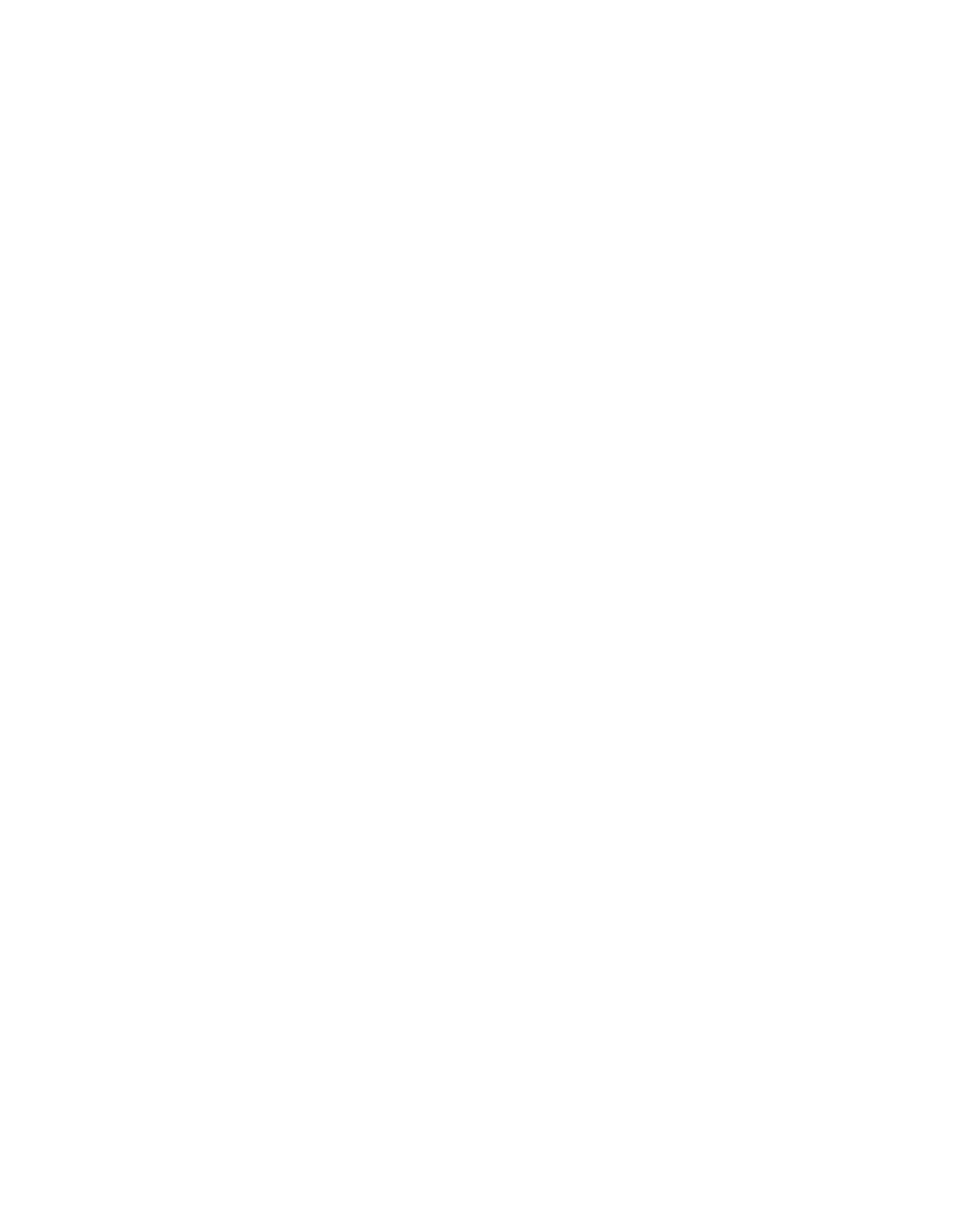#### **INTRODUCTION**

Many people who have mental health disabilities have said that they feel isolated, lonely or cut off from other people. Sometimes this is because they feel different from other people and aren't sure whether they will be welcome in regular social settings. Sometimes it is because their disability gets in the way. And sometimes it is because they have spent many years in programs designed for people with mental health problems, and need to be reminded of the other choices in the community.

This is a workbook that is intended to help you, together with a case manager or other support person, increase your participation in social activities in the community. There are many reasons you might want to do this.

- Many people feel best when they are busy and have something meaningful or fun to do with their time.
- Everyone can benefit from having someone in their life to call on when they feel lonely or need help. Increasing your social activity gives you the opportunity to meet other people, who can become sources of companionship or social support for you.
- Many people also find that they feel better about themselves when they can be a source of companionship or social support for another person. It's not just good to have a friend, it's also good to be a friend.
- Your social activities do not have to be limited to what is provided in mental health settings. You can pursue your interests, and meet people who share them, the same way most other people do…and if you do this, you will find many more resources and people out there.
- People who have social supports and companionship, and who participate in activities with others, generally report greater life satisfaction than those who do not.

Whatever your reasons, if you want to increase your social activities, you can! It may be a little bit uncomfortable at first to meet new people or go new places. But like most things, you will get better and more comfortable at it with practice.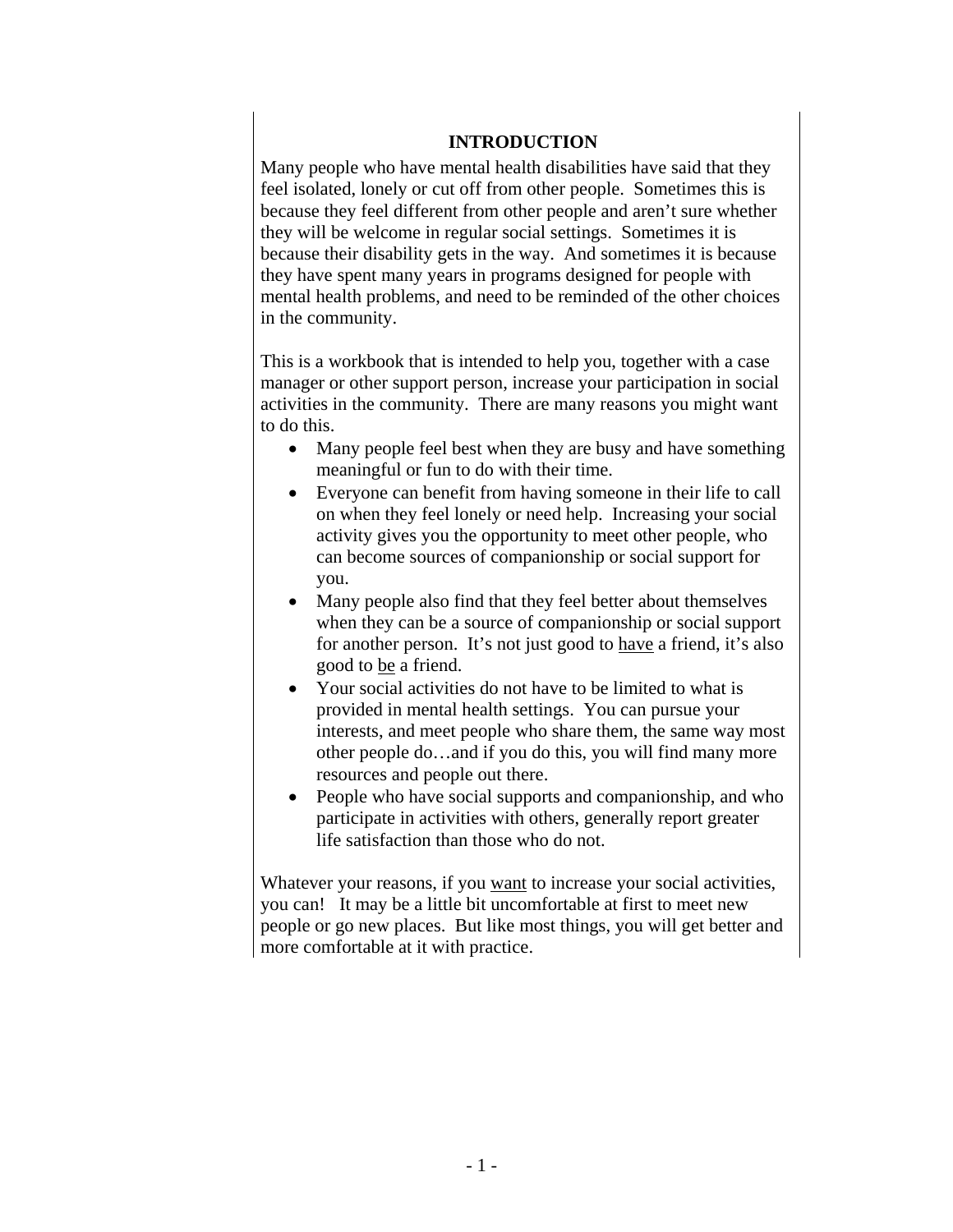|                                                                                            | every person. Each person will have different needs, goals and levels<br>of comfort with the process. Hopefully, you will find some questions,<br>advice and exercises here that will help you figure out what you want<br>to do, and how to pursue your own goals.                                                                                                                                                                                                                                                              |
|--------------------------------------------------------------------------------------------|----------------------------------------------------------------------------------------------------------------------------------------------------------------------------------------------------------------------------------------------------------------------------------------------------------------------------------------------------------------------------------------------------------------------------------------------------------------------------------------------------------------------------------|
|                                                                                            | We hope you will use this workbook with a support person, whether<br>that's a case manager, therapist, ACT team person, peer specialist,<br>trusted friend or family member.                                                                                                                                                                                                                                                                                                                                                     |
|                                                                                            | In this workbook, most of the information will be in the middle of the<br>page. In the smaller column on the left will be comments or tips for<br>your support person. In the smaller column on the right will be extra<br>comments or tips for you to think about.                                                                                                                                                                                                                                                              |
| TIP: It is ok to<br>encourage the                                                          | Q. Why should I use this workbook with another person?<br>A. You could use this workbook by yourself. But<br>It may really help to use it with someone who knows you<br>pretty well, and who will give you honest and constructive<br>feedback along the way.<br>Another person may also help you find the resources in your<br>community to help you pursue your interests.<br>Another person may be able to tell you what strategies THEY<br>have used to get involved with activities and/or meet people<br>and make friends. |
| person to<br>discuss issues<br>raised in this<br>workbook with<br>OTHER people<br>as well. | Q. Do I have to do this WHOLE workbook?<br>No. You and your support person will figure out which parts<br>of this workbook will help you most.<br>You will probably benefit from using the main activities in this<br>book (pages 4 to 12). The other sections have extra<br>information that you can pick and choose from, depending on                                                                                                                                                                                         |

*what you need.*

Supporter TIPS

#### HOW TO USE THIS WORKBOOK

workbook. No workbook will provide the exact right answers for

**TIP:** Look at the list of contents on the next page to see what sections you might be interested in.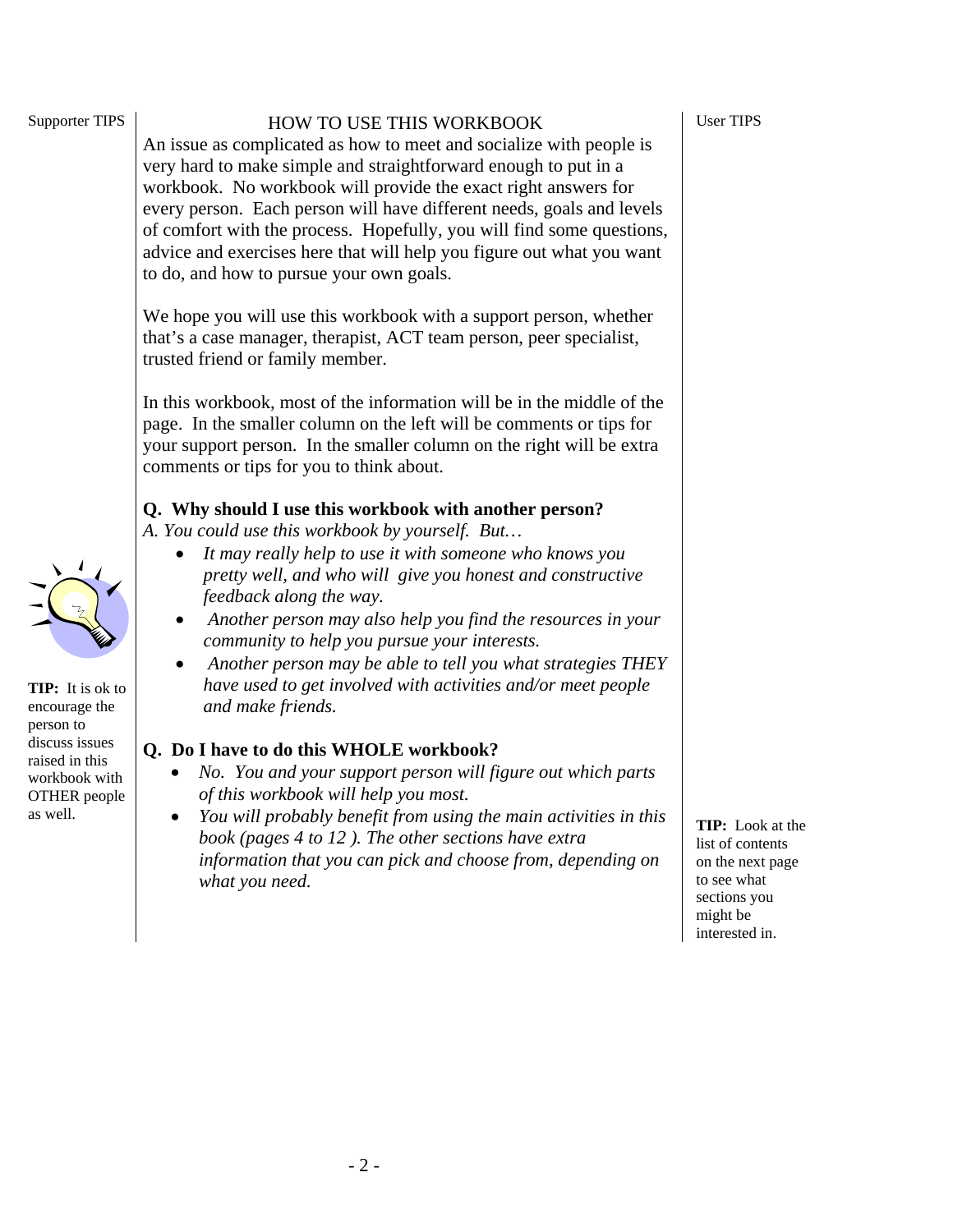**TIP:** Make sure the person knows what to expect. Help them explore the workbook and answer their questions about the process.

#### **THE MAIN PROCESS**

This workbook leads you through a process that looks like this:

#### **1 – Self Assessment (pgs. 4-8)**

This is where you take time to look at

- how much you currently participate in social activities
- how satisfied you are with that
- what you are interested in
- what your strengths and skills are
- what might get in your way
- what might help you

#### **2 – Identifying Goals (pg. 9)**

This is where you get think and talk about what you want…both in the "big picture" (like what you want out of life) and in the "small picture" (like what activities you might like to try). In this stage you will also have to prioritize your goals, putting them in order of importance to you, and deciding what to take on first.

#### **3 – Making a Plan (pgs. 10-11)**

This is where you figure out exactly what steps you are going to take, and when you are going to take them. At this point, you will be planning for success, thinking about what problems might come up and how you will handle them.

#### **4 – Taking Action (pg. 12)**

This is where you will DO the steps in your plan, and give it a try. Whatever happens, the experience will teach you important lessons.

#### **5 – Follow-up (pg. 12)**

This is where you talk over what happened with your support person, and figure out what worked, what didn't, and what you want to do next.

Also, there is a **WORKSHEET** after page 12 where you can keep track of all of this. It's a good idea to make extra blank copies of the worksheet so that you have a place to write down any changes or additions you want to make.

AFTER the part of the workbook that leads you through this process, there are sections with information about

# **GATHERING INFORMATION (pgs. 13-14) SOCIAL / RELATIONSHIP SKILLS (pgs. 15-18)**

# **THE WORLD ONLINE (pgs. 19-20)**

#### **DATING AND ROMANCE (pgs. 20-23)**

#### And **SEXUALITY (pg. 23)**

 You can read these at any time to help you with any other part of the workbook.

User TIPS

**TIP:** It's a good idea to have someone who knows you well help you with the self-assessment.



**TIP:** Sometimes things change, and you may decide to change your goals or your plan. That's fine.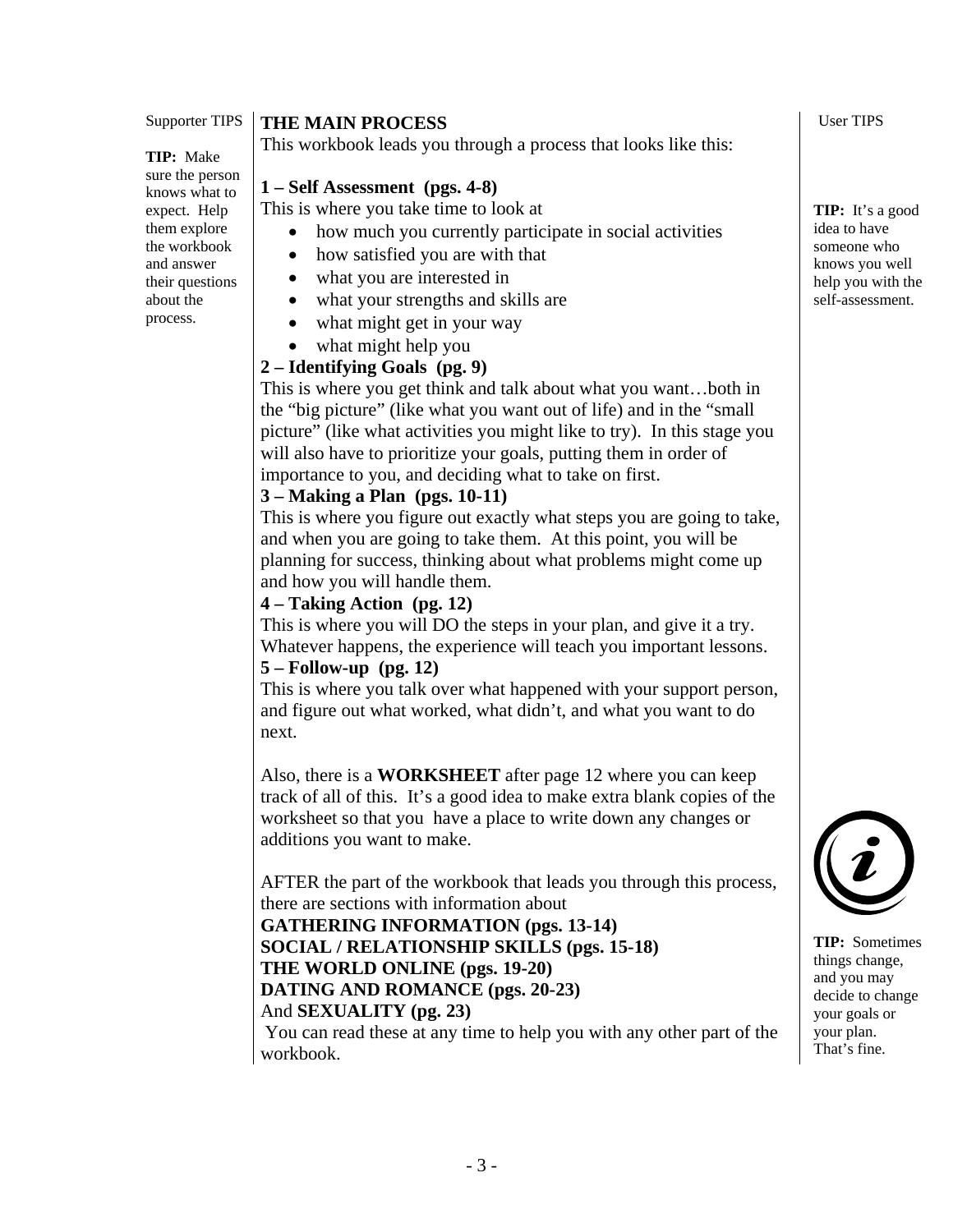**TIP :** While it is important to cover all the assessment areas, it is not necessary to be strict about the order. Be prepared to follow the person's conversational direction.

#### **1- SELF-ASSESSMENT**

This section of the workbook will help make it clear where you are starting from and where you would like to go. Each section has questions intended to help you reflect and explore. You can use these to have a conversation with your support person. If you are doing this by yourself, use a notebook to jot down your answers.

#### **a. Current participation in activities**.

- What do you do for fun?
- How do you like to spend your free time?
- How much time do you spend alone?
- Are there any people you spend time with or talk to pretty often? Who are they?
- Do you do anything that gives you a chance to be around people?
- Do you use any community resources or participate in any community-based activities? *(e.g. use the library, participate in local sports league, or community gardening, etc..)*
- Do you participate in a church, synagogue, mosque or any other spiritual community?
- Are you a member of any other group? (e.g. veterans, neighborhood watch, interest-based group, arts organization, etc.)
- Do you volunteer in the community at all?

#### **List any current social participation on the worksheet.**

#### **b. Current satisfaction.**

Think about your current activities and ways of interacting with people.

- Are you happy with your current amount of social participation?
- Are you happy with how often you interact with other people?
- Are you satisfied with level of companionship and social support you have in your life?
- If you imagine your social life and activities exactly how you want it to be, what would it look like? What would be the same? What would be different?

User TIPS



**TIP:** If it's hard to answer these questions, think about how you spend an average week. What do you do each day?

**TIP**: you may want to go through each thing listed and think about how satisfied you are with each of your current activities.

**TIP**: If most social activities are in the context of MH services, check to see if the person has opportunities for other experiences or wants to.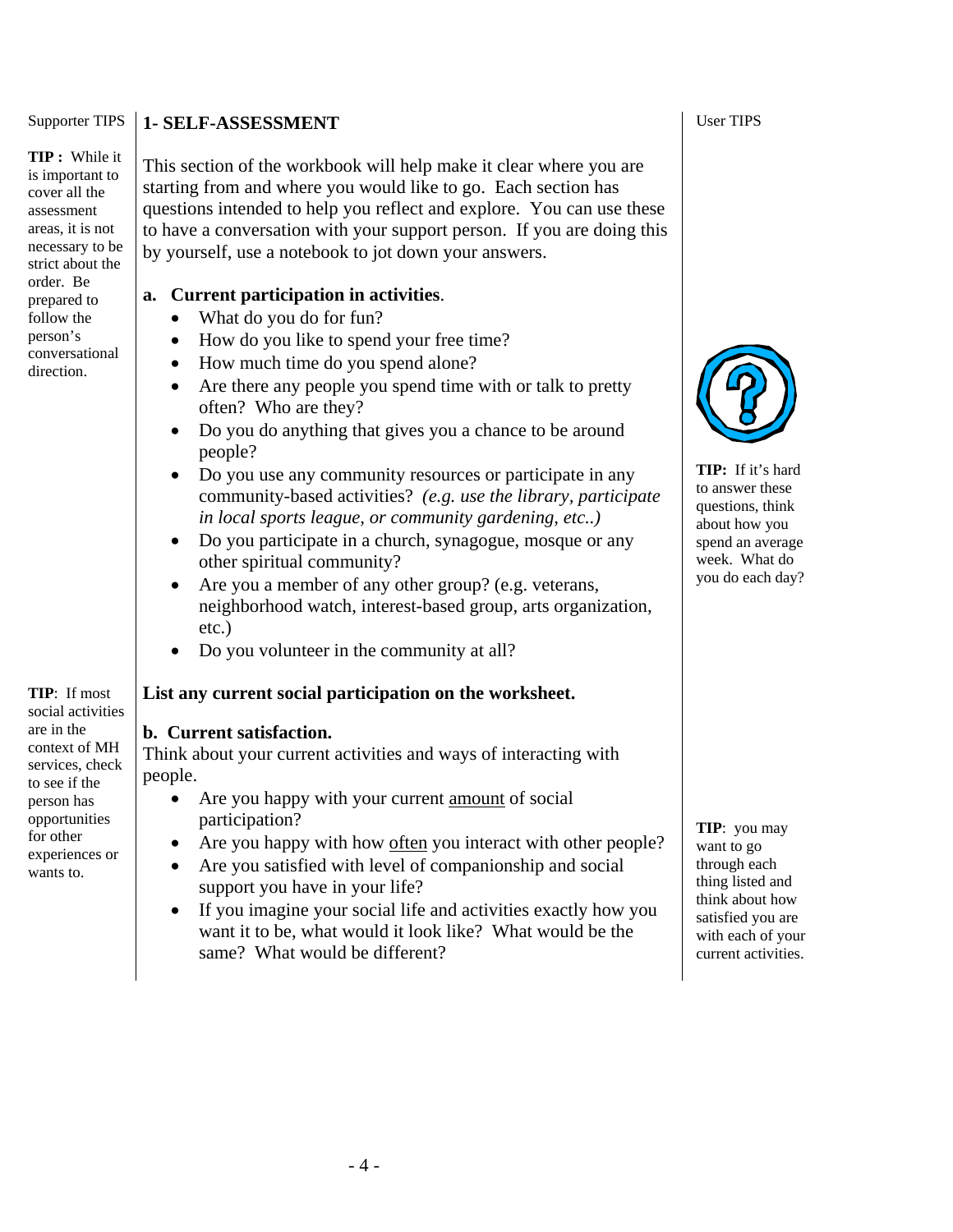#### Supporter TIPS **Sometimes people recognize when they feel dissatisfied but have a hard time figuring out what would help. Here are some questions to help you sort it out.**

- Do you feel isolated or lonely? Would it help to have more chances to meet people? Do you have chances to meet people, but have trouble knowing how to make friends?
- Do you know people, but wish you could have closer friendships with them?
- Is it hard to know what you might be interested in doing? Would you like help exploring your interests?
- Would you like to have more fun or meet more people doing the activities you are already doing?

**On the worksheet, rate your satisfaction with your current level of social participation. Make notes about any areas of particular satisfaction or dissatisfaction, and changes you'd like to make.** 

## **c. Your Interests**

Make a list of things you are interested in doing.

What do you like to do?

What activities might you like to try?

What have you always wanted to learn about, try or do? What did you want to do when you were a kid?

Are there certain types of people you would like to be able to meet?

If you can answer these questions, **jot down your answers on the worksheet.** If you're not sure, maybe these categories and examples will help generate some ideas:

**TIP:** This is not an exhaustive list… just a place to start…



- Physical Interests: participating in a sports team, watching sports events, dancing (specific styles, or general social), exercise (gym-based or not), yoga or tai chi, biking, frisbee, other recreational games.
- Lifestyle / life cycle interests: interest in dating, parenting issues, g/l/b/t community, family reunion.
- Outdoors and nature: hiking, camping, fishing, birdwatching, gardening

**TIP:** These are just SOME possibilities. If you think of others, that's fine! Go with it!

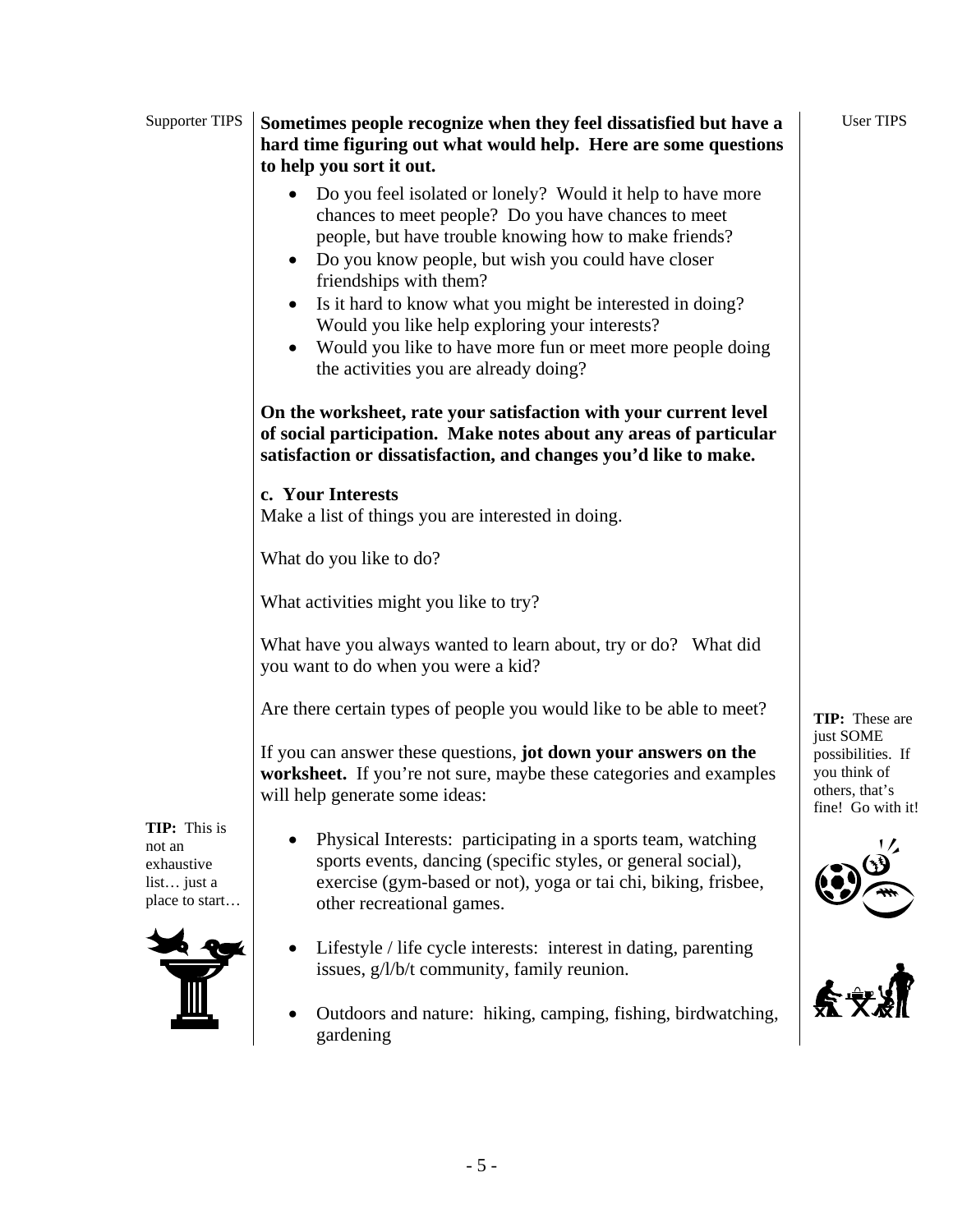





- Creative Arts/Crafts: Creating/playing music, participating in theater/drama, visual arts (drawing, painting), making things (sculpture, pottery, quilting, sewing, woodworking, etc.), poetry/writing, cooking.
- Cultural Activities: Going to museums, concerts, movies, neighborhood cultural events/festivals (e.g. Odunde, Cinco de Mayo), involvement in a particular cultural/ethnic community center.
- Educational: Learning about something in particular or taking classes, reading and discussion, debate, politics, adult education classes,
- Civic Participation / Service: Neighborhood organizations, get out the vote, park clean-up, volunteering at local organizations (e.g. library, nursing home, hospital), local politics, activism around a particular issue.
- Spiritual / Religious : being part of a religious community (church, synagogue, mosque, etc.), attending services or community events, religious or spiritual study groups, religious school teaching
- Social Activities: parties, dances, clubs, sororities/fraternities, singles groups, interest-based social groups, picnics.
- Support: 12-step groups, Al-Anon, peer support groups (mh), support groups related to any particular identity, role or issue.

**Write down anything that appeals to you on the worksheet. Talk them over with your support person.** 







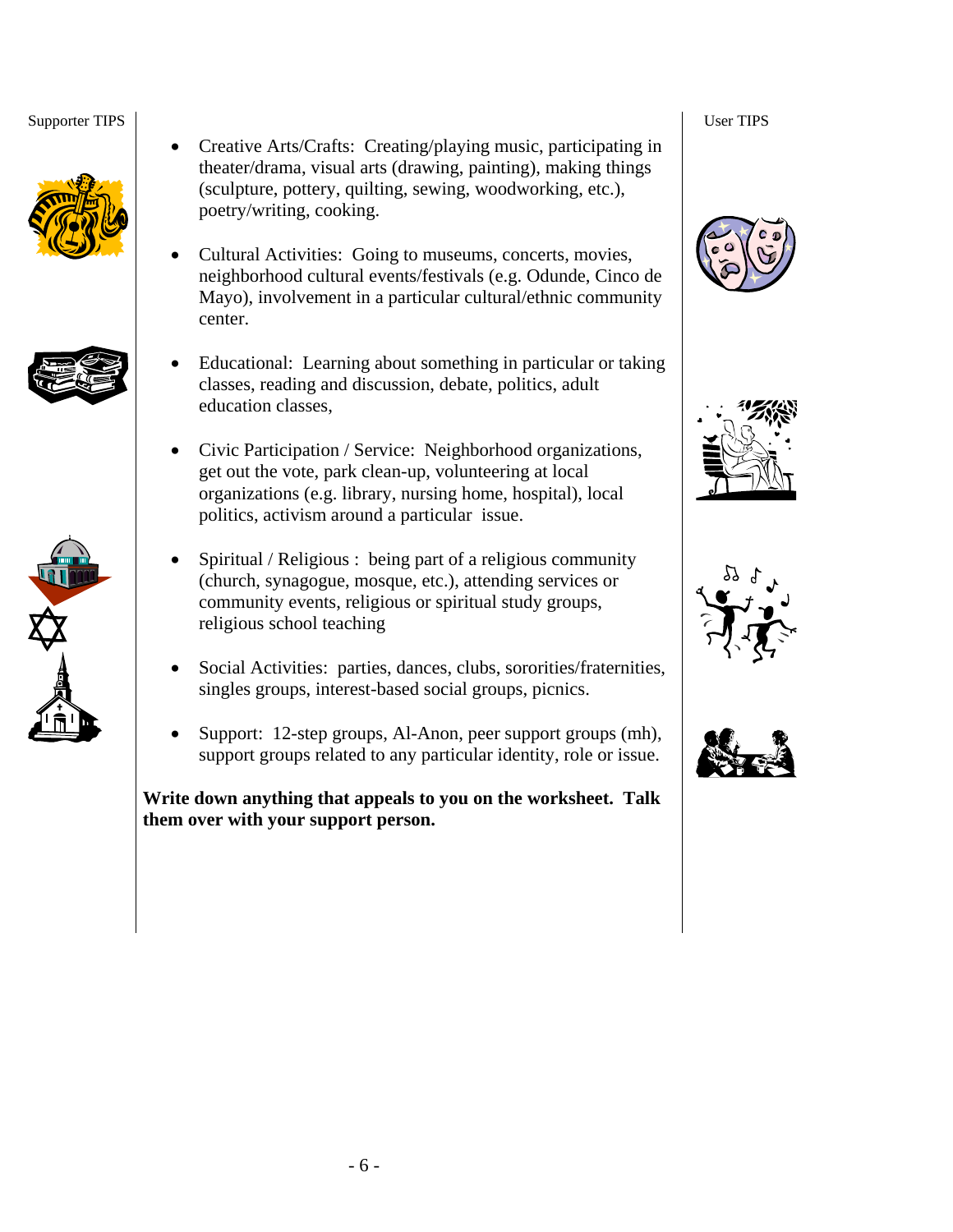**TIP:** It may be helpful to reflect your own observations about their strengths and challenges. Remember, it is from the strengths that the best solutions will come!

**TIP:** Reassure the person that you can help them deal with whatever the barriers are. It may take some time and practice, but if they want to overcome these, they can certainly be helped to do so.

#### **d. Your Skills and Strengths.**

When it comes to meeting and interacting with people, what are you good at? What do you think are your strengths? What do other people say are your strengths?

When it comes to meeting and interacting with people, what is hard for you? What kinds of problems have you had?

**Write your answers to these questions down on your worksheet.** 

#### **e. Possible Barriers.**

Are there things that get in your way, and make it harder to participate and/or meet people? It can help to think about this so that you can get any help you might need and plan for success!

Here are some things that people may struggle with. Discuss each of these with your support person and figure out which of these, if any, are barriers for you**. Make notes on your worksheet about barriers that concern you.** 

- Information-Are you confused about how to find the information you need? Are you not sure where to start?
- Access- Do you have any trouble related to transportation? Is it hard for you to get to the places you might like to go?
- Worries- Are you anxious about trying something new? Are you very shy or nervous around new people?
- Bad experiences- Have you had bad experiences with people or activities in the past that make it hard to try again?
- Social expectations- Do you feel like you don't know the right ways to act in a particular situation?
- Mental health issues- Do you have disabilities that make it harder to get along with other people? Do you need help figuring out how to manage your perceptions, feelings or behaviors?
- Medication side effects- Do you take medicine that helps you in some ways but causes other problems?
- Physical health issues- Do you have any health issues that make it hard for you to get around or do things?
- Energy level- Do you have trouble getting up and getting going? Is it hard for you to get out of the house?
- Discrimination- Have you experienced discrimination because of your disability? Are you worried about that happening again? What about other kinds of discrimination?
- Are there any other barriers that get in the way of your participating in groups or activities with other people?

User TIPS

**TIP:** Remember that your support person is offering their observations about you in order to HELP you move forward.

**TIP:** Remember that the point of going over all of these barriers is to prepare to overcome them! Try not to be discouraged… there are ways to handle ALL of these barriers!

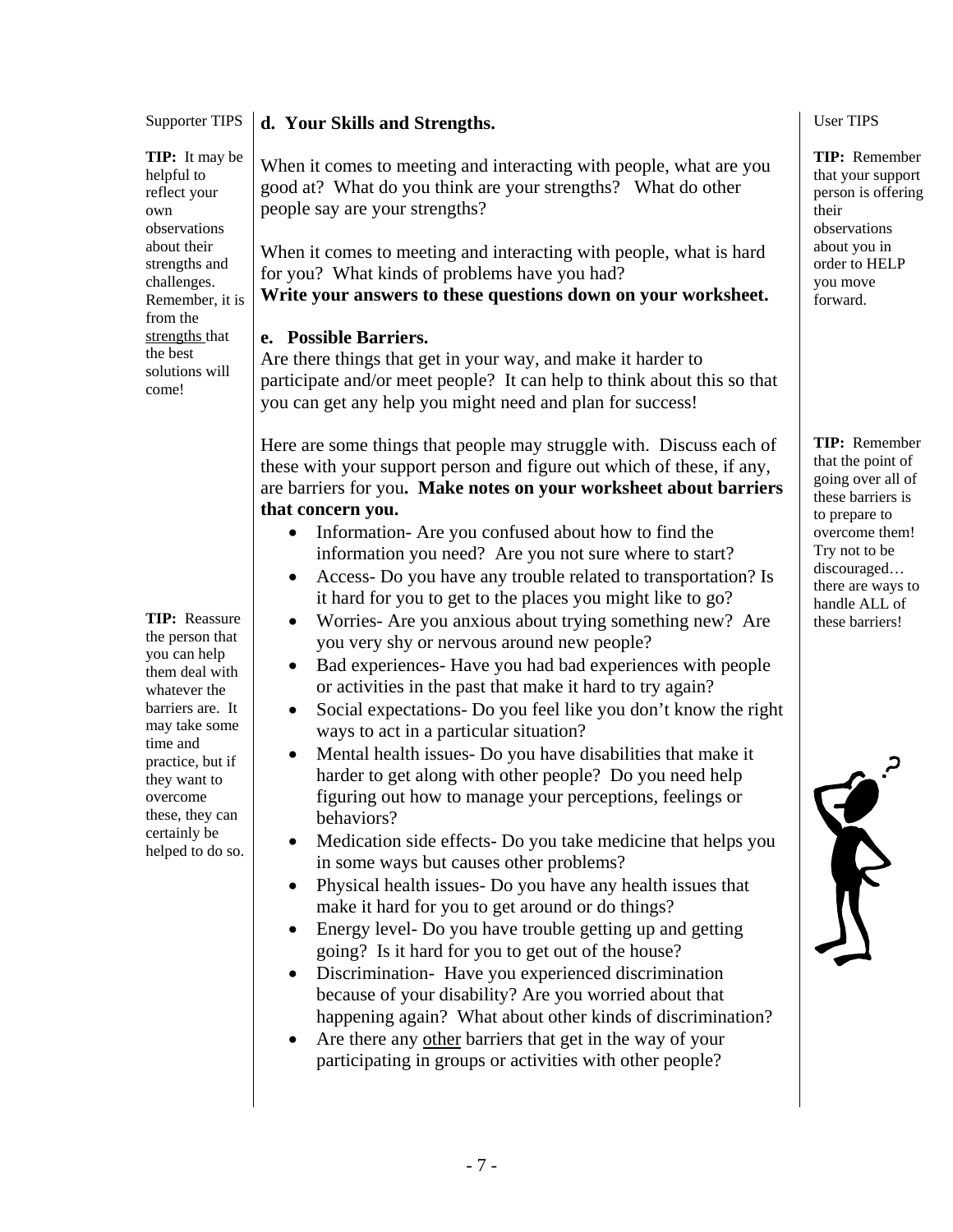Supporter TIPS | 6. Strategies and Resources

For each of the barriers that you wrote down, take a few minutes to think of strategies that might help.

- What are strategies that you've used before that worked?
- What strategies have you heard about that other people used?
- What do you think might help?

### **Write down the strategies you think you might want to use.**

Now think about your resources. Some resources are things you have like a phone, a car, money. Some resources are qualities you have like being creative, brave or friendly. And some resources are people in your life who can help you.

- What do you HAVE (things) that might be a resource as you move towards participating in more activities?
- What do you HAVE (qualities) that might help you?
- Who are the people who can provide encouragement, help, or support?

**Write these down too.** 

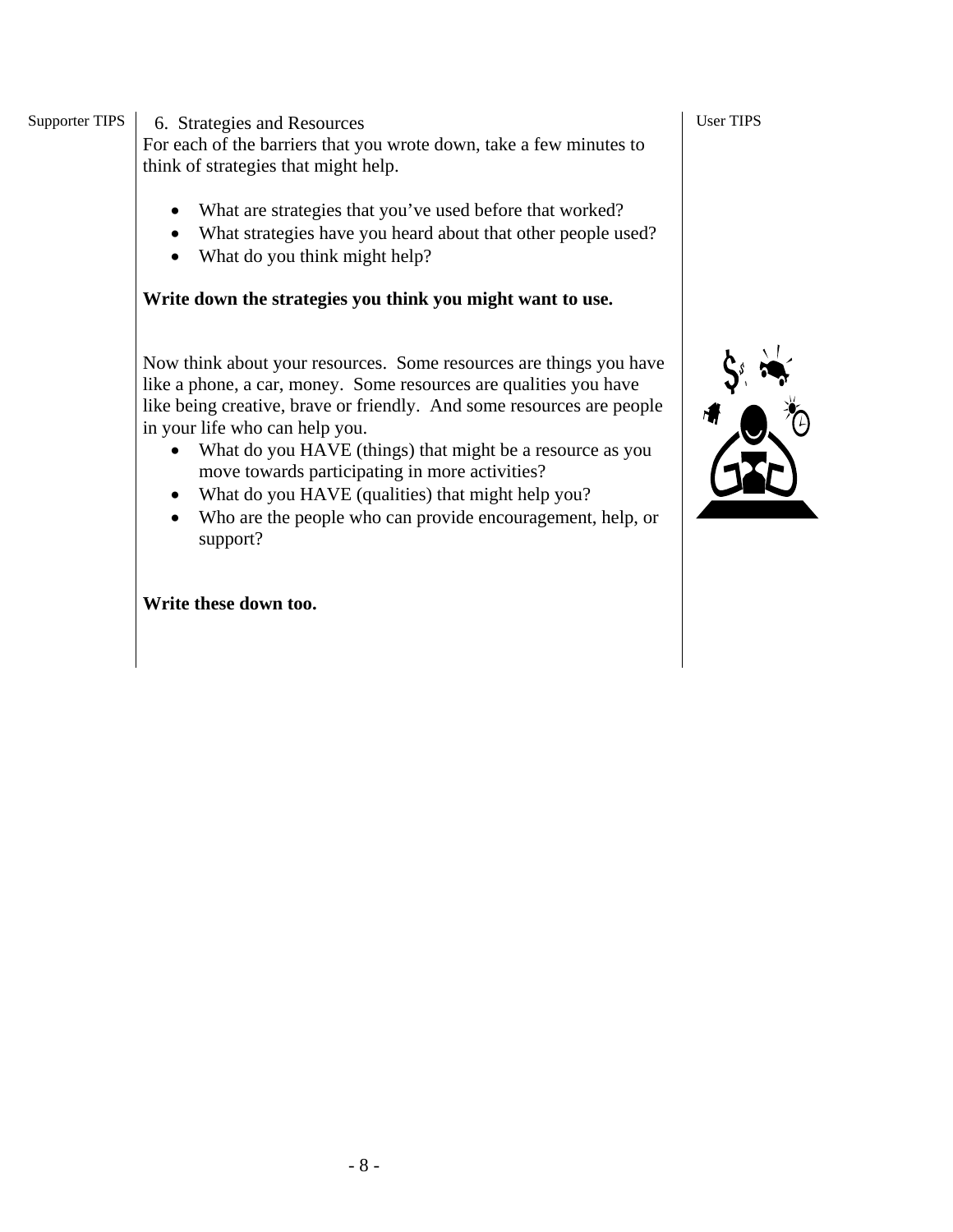#### Supporter TIPS **2- IDENTIFYING GOALS**

#### User TIPS

#### **Setting Goals**

**TIP:** Help the person articulate what they want and write it down.



#### **TIP:**

Acknowledge the broader goals, and help the person get more and more specific. If they get stuck, it is probably because they don't know how to narrow it down. You might help by asking clarifying questions. You can offer suggestions and ask what they think. Be careful to avoid directing them towards what YOU think they should do.

As you start to plan ways to participate in activities with other people, the first thing you need to do is decide what you WANT. Look back over your self-assessment notes. Hopefully through this process some ideas have become clear about what you want. Once you set your goals, you can identify the steps needed to reach them, and then proceed one step at a time.

- Go back and look at what you are ALREADY doing . Are you getting what you want out of that? Do you want to do more of it?
- Are there ways you might be able to expand on something you are already doing? (e.g. take a solitary activity and find a group to do it with – such as walking or watching a movie).
- Do you want to try something new?
- What do you want to get out of your participation in a new activity?

Think about the long term picture… what do you want in your life that could benefit from participation in social activities? **write this down on your worksheet** 

Then think about the short term picture… what do you want to DO? Some guidelines for setting goals:

- They should be do-able. Set yourself up for success as much as possible.
- They should be very specific. That way, you know what you're aiming for, and when it is accomplished.
- Prioritize your goals…decide which are most important.
- Set only a few goals at a time, maybe even just one.

#### **write this down on your worksheet**

Then think in terms of things that you could do, or start to do, in the next two months.

#### **write this down on your worksheet**

**TIP:** Remember that setting goals is not a one-time thing. Goals should help you focus on pursuing something you want. YOU decide what your goals are, and you can change them if you want to. As you go forward, you may decide to change your goal, or add a goal to your plan.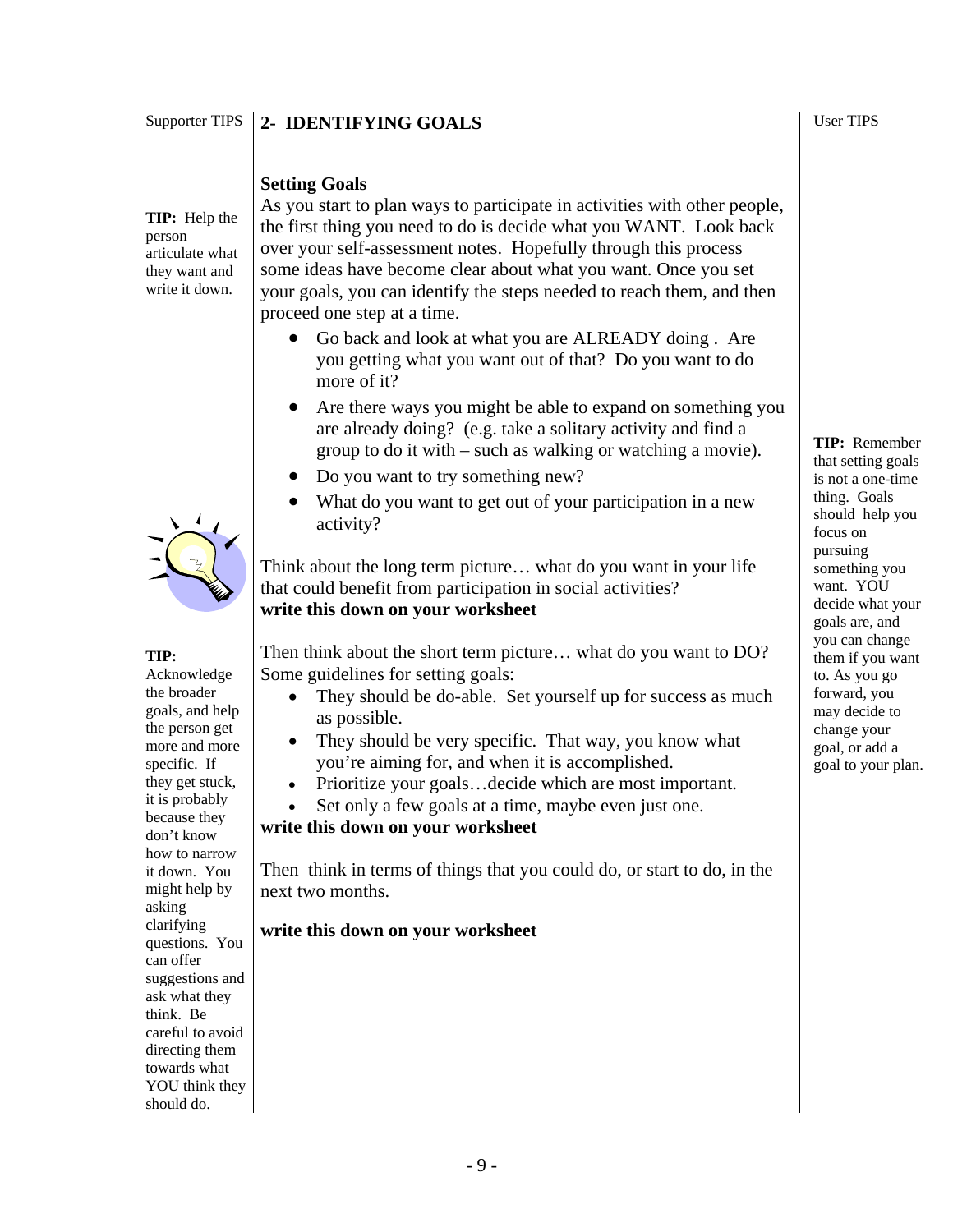#### Supporter TIPS **3- MAKING A PLAN**

Now that you've identified your goals, list some first steps for each. Think about how much time each step might take and include that in your plan.

Example

#### ================================================= Goal:

To make one friend who shares my interest in birds within the next 6 months.

Steps:

- 1. Find out if there are any local birdwatching groups near me. (2 weeks)
- 2. If there are, find out when their meetings or outings are. (1 week)
- 3. Go to a meeting/outing and see what it's like. (depends on their schedule)

As you can see from the example, you might want to change your plan if it turns out that any step doesn't work. If there are no local birdwatching groups, this person would need to revise the whole plan. And if that's what happens, that's ok. The plan is a roadmap, and sometimes we need to seek a different pathway to the same place.

=================================================

*What are some steps you can take to reach your own goal? Keep each step small and do-able.*  **Write the steps on your worksheet***.*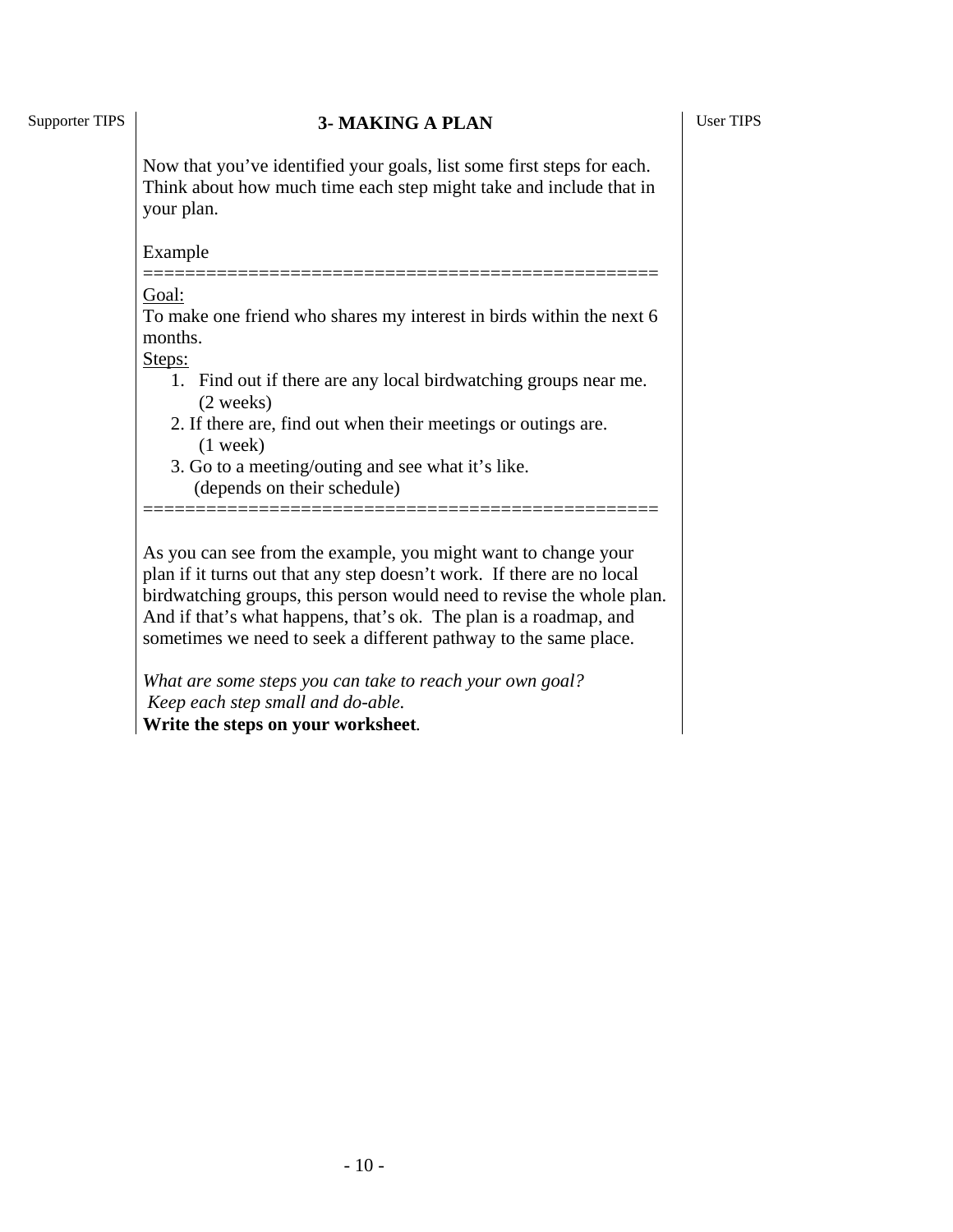| <b>Supporter TIPS</b>                                                                                                                                                      | <b>Thinking ahead</b>                                                                                                                                                                                                                                                                                                                                                                                                                                                                                                                                                                                                                                                                                        | <b>User TIPS</b>                                                                                |
|----------------------------------------------------------------------------------------------------------------------------------------------------------------------------|--------------------------------------------------------------------------------------------------------------------------------------------------------------------------------------------------------------------------------------------------------------------------------------------------------------------------------------------------------------------------------------------------------------------------------------------------------------------------------------------------------------------------------------------------------------------------------------------------------------------------------------------------------------------------------------------------------------|-------------------------------------------------------------------------------------------------|
|                                                                                                                                                                            | As you go forward to do the steps you have outlined, it is important to<br>think ahead about things that might get in your way. If you think<br>ahead, sometimes you can solve problems even before they happen!                                                                                                                                                                                                                                                                                                                                                                                                                                                                                             |                                                                                                 |
| TIP: Help the<br>person review<br>the list that was<br>generated in the<br>"barriers"<br>section to see if<br>any of those<br>present a<br>problem to the<br>current plan. | Think about the steps you have plannedare there any problems that<br>might come up?<br>Do you know where to find the information you need?<br>Is transportation an issue?<br>Do you have enough money to do what you have<br>٠<br>planned? Can cheaper alternatives be found?<br>Are there skills needed to do this? Do you need help<br>$\bullet$<br>with any of those skills? (e.g. introducing yourself,<br>meeting people, making conversation, knowing how<br>much to share/not share about yourself, etc.)<br>Do you expect to be nervous about doing this? If so,<br>$\bullet$<br>what plan can you put in place to help you manage the<br>anxiety?<br>Are you worried about having a bad experience? |                                                                                                 |
| <b>TIP:</b> Help<br>keep the<br>attention on<br>strategies.<br>Barriers can be<br>overwhelming.                                                                            | If any of these is true, or if you expect any other problems, make your<br>plan so that it includes strategies for dealing with the problems. Take<br>a moment to go back and notice the things you listed as your potential<br>barriers, and also look at your strengths and resources. Are there<br>ways you can use your strengths to your advantage here?                                                                                                                                                                                                                                                                                                                                                |                                                                                                 |
|                                                                                                                                                                            | <b>Example:</b> I know where the book club meets, and I'd like to go, but<br>I'm nervous about being with people I don't know. I'm worried that<br>my anxiety will make it a bad experience for me.<br>Strategy 1: Identify someone who will go with you the first time (or<br>few times) until the experience becomes familiar and you are less<br>nervous.<br><b>OR</b><br>Strategy 2: See if you can go once or twice as an observer before<br>joining.                                                                                                                                                                                                                                                   | TIP: Keep the<br>focus on what<br>you can DO,<br>what you can try,<br>who can help<br>you, etc. |
|                                                                                                                                                                            | Write down any concerns you have, or problems you are worried<br>about, and ALSO write down your strategies for dealing with<br>them. Remember, you can always change or add to this later.                                                                                                                                                                                                                                                                                                                                                                                                                                                                                                                  |                                                                                                 |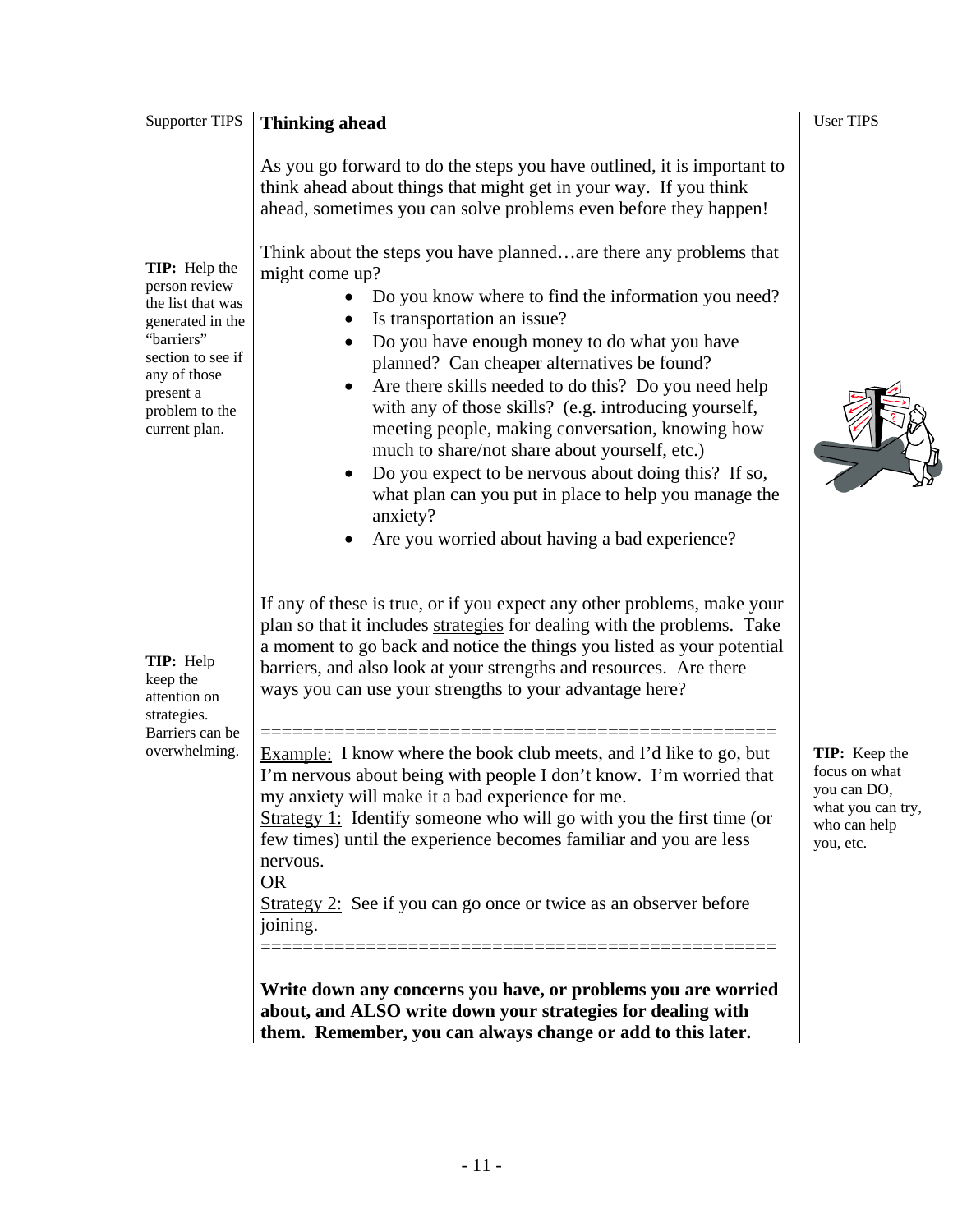**TIP:** Make sure to provide ample encouragement and positive reinforcement for every effort!

#### **4- TAKING ACTION**

This is the part where you actually DO what you have planned. Go ahead and give it a try. Call on your support person for encouragement, or if you run into any unexpected problems. When you have completed a step, let your support person know.

#### **5- FOLLOW UP**

#### **Learning from each experience.**

Whenever you take steps and try something, you have a chance to learn from the experience. Whether you had a great time or an awful time, whether it was easy or hard, whether it went smoothly or there were a lot of problems…there is something you can learn that can help you move forward. Take a moment to congratulate yourself! Acknowledge and appreciate the effort you made.

Now, take some time to reflect on what happened. It can help to talk this over with your support person.

- What went well? What would you say was successful or made it worthwhile?
- What was hard or challenging? How did you deal with that?
- Would you want to do this again? Are there parts of it you'd rather avoid?
- How can you use this information as you plan your next steps?

**Use this information to fill in the "How did it go?" section of the worksheet. Make sure to make notes about any lessons you want to make sure to carry forward for next time.** 

Congratulate yourself! You are doing it! Continue this process as long as you want to …. until you feel like you can do it all on your own. If you are already doing it on your own, remember that if you get stuck or discouraged, you can ask your support person for help any time you need it.

**USE THE NEXT SECTIONS OF THE WORKBOOK TO LEARN MORE ABOUT GATHERING INFORMATION, FINDING NEW WAYS TO MEET PEOPLE, DEVELOPING SOCIAL SKILLS AND DEVELOPING INTIMATE RELATIONSHIPS.**

User TIPS

**TIP:** DOING what you said you wanted is more important than the planning. There is no substitute. Remember that you have good planning and support on your side….and go for it!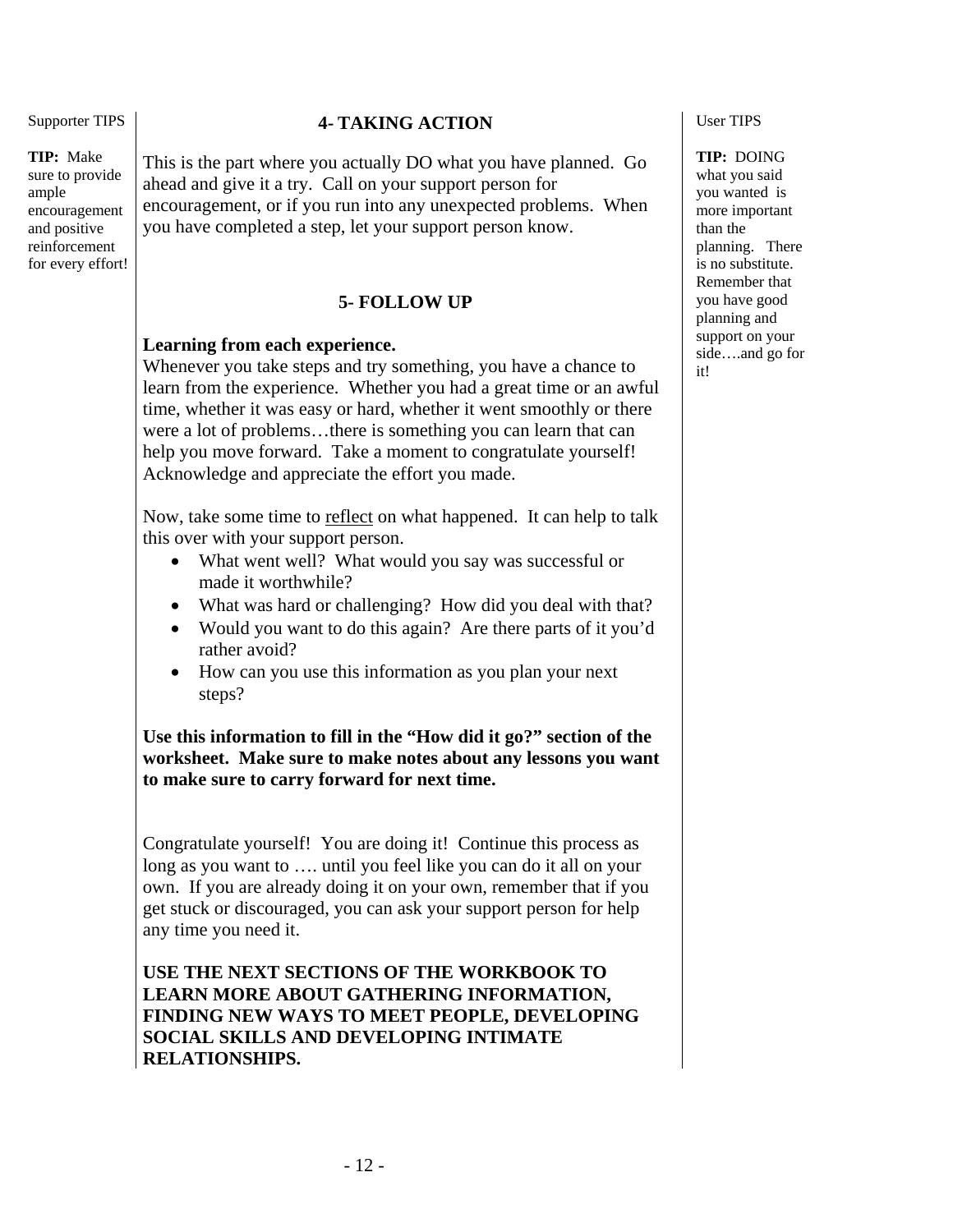#### Supporter TIPS **GATHERING INFORMATION**

If you are developing new interests, it can be tricky to find out how to get involved. But there are some good places to start. Sometimes all the information will be in one place. Other times, you might need to follow clues until you find what you're looking for. Here are some ways to get started.

#### **Networking – making use of people you know**

- IF you know people with similar interests, ask them what THEY do and what activities they know about. You can also ask them what it is like to participate in that activity. You might also ask if they would be willing for you to come along some time.
- Even if you don't know people who share your interests, you can talk about your own interests and desire to find activities. Someone you know might know someone else with more information.
- If you are receiving services from an agency, ask your service provider if they have any ideas. It may be that there is someone in the agency whose job it is to collect information about community resources and activities.

### **Publications and TV**

- You can find lots of information in ordinary places. Newspapers, especially local neighborhood newspapers, often have listings of activities and events that are happening every week.
- You might see programs or ads on TV with information you are seeking., or hear them on the radio, especially local channels,
- Your neighborhood might have places, such as bulletin boards where people hang posters about things that are going on. Neighborhood supermarkets, schools, libraries, bookstores or diners, are good places to keep your eyes open for this. Or there might be special places in your area, such as community centers, that would have this sort of place.
- Try looking in the phone book (yellow pages) for stores or clubs that are related to your interest.
- Some topics, especially things that are like hobbies, have their own magazines and newsletters. Try a local bookstore or shop that carries a wide variety of magazines.



**TIP:** Be alert to literacy issues. Most information gathering involves reading and/or writing. Be prepared to help with this if necessary.

User TIPS

**TIP:** Just talking about your interestes with people you know can sometimes yield information from unexpected sources.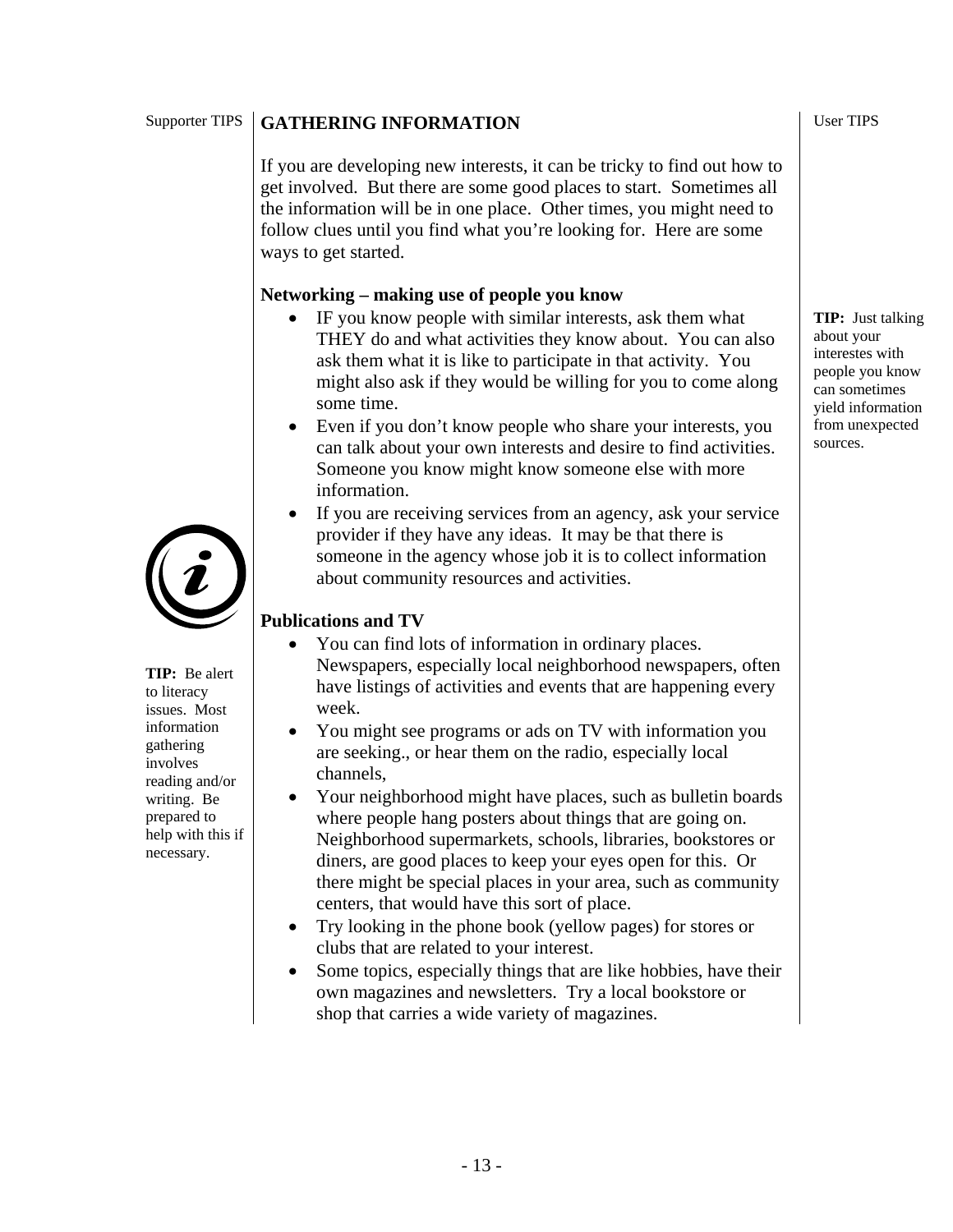**TIP:** If the person has no computer skills, help them find a learning resource.

#### **The "Web"**

- If you have access to the Internet via a computer, this can be a tremendous resource. There is public access to computers at most local libraries, if you don't have access to a computer in another way. Go to *www.google.com* (or some other search engine) and enter some words related to your interest and your location and see what comes up.
- Most likely, you will get more information than you know what to do with OR you will get information that is not quite right. If you're not sure how to narrow your search down so that you get the information you want, ask for help from someone with more computer experience.
- You may need to follow up with a phone call or email to find out answers to specific questions. If someone has put an email or phone number on the website, it is ok to contact them.
- Sometimes you may encounter a website that is very old and outdated, so that the information is no longer valid.

#### **Other kinds of information:**

- In some cases, you might want more information about what it's like to go to a particular event or activity. If there is a contact person listed, you can ask them about it. They can usually tell you things like whether or not it is very important to be on time, whether it's ok to bring a friend, whether it is a group used to dealing with new people, etc.
- Another option is to talk with someone else who has been to that activity or event before and ask them for their impressions of the group.
- If you need help figuring out how to get there, you can ask a contact person if there is one. You can also contact the public transportation authority in your area for help getting there on public transit. If you have internet access, you can get directions using Mapquest.com or some other similar webbased service. Or, as always, ask someone who has been there before.
- In some kinds of groups, there are rules to follow. Some of those rules are written down and others may be informal, and just understood by people who participate over time. It's always a good idea to ask if there are any rules or guidelines you should be aware of. If you are someone who has trouble picking up informal social rules, it may be especially important for you to find someone to ask ahead of time.

User TIPS



**TIP:** If you don't know how to use computers, and want to learn, most communities have ways to get you started. Ask someone you know to help.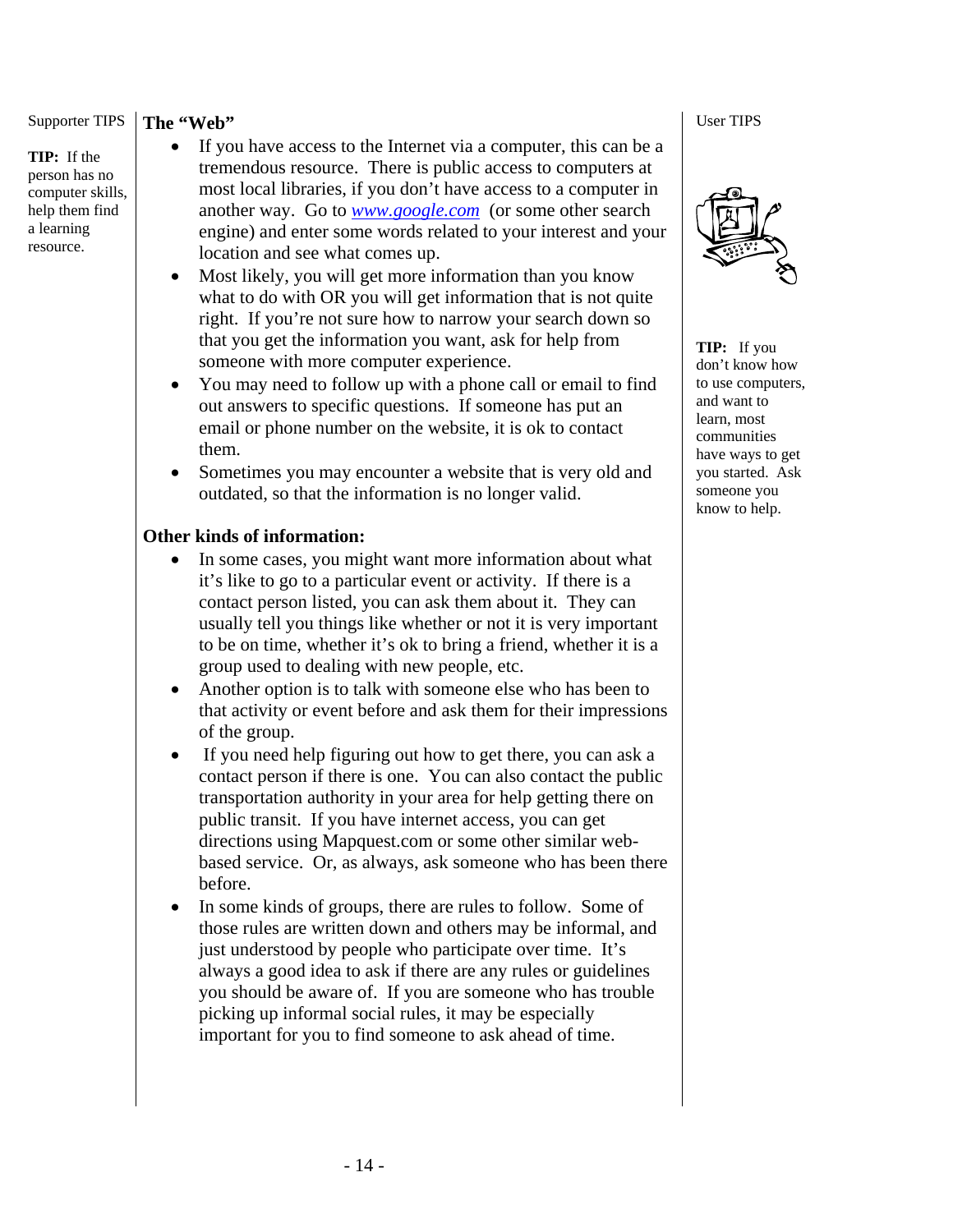#### Supporter TIPS **SOCIAL SKILLS**

**TIP:** Help the person reflect on their social skills. What are their strengths? What areas need development?

Participating in social activities and events may push you to develop your social skills in new ways. This will be different for each person, depending on what skills you already have, and what new activities you are choosing to do. It can be helpful to discuss this with your support person, and together figure out if there are skills you want to practice – either before you start the new activity or as you start to participate (using the activity as a place to practice).

Below are some common skills that are important in many settings.

#### **Handling Discomfort**

- Most people are uncomfortable at first when trying something new or meeting new people. This is normal. You'll have to decide for yourself how much discomfort you can handle, and for how long. Plan what to do if you feel too uncomfortable.
- Just as you might feel uncomfortable with others, they might feel uncomfortable with you at first too. This is also normal. It may or may not have anything to do with you personally. Some people are just shy or nervous. It may take a little bit of time for them to figure out how to interact with you.
- The bottom line is that in order to do new things, anyone has to be prepared to stretch a little bit beyond their comfort zone. This is why it's good to have a support person who you can talk to as you do this.

#### **Meeting new people**

- **Introductions** 
	- o Usually the first thing that happens when you meet a new person one-on-one is introductions. This involves saying hello, and finding out each others' names. Sometimes, it might also include exchanging other relevant information. In many settings, people include in their introductions something about what kind of work they do. In the context of a topic-specific group, it might also make sense to include something about your interest or background with that topic.

#### User TIPS

**TIP:** Review your self assessment. Do you know what social skills you are good at, and which ones need more practice?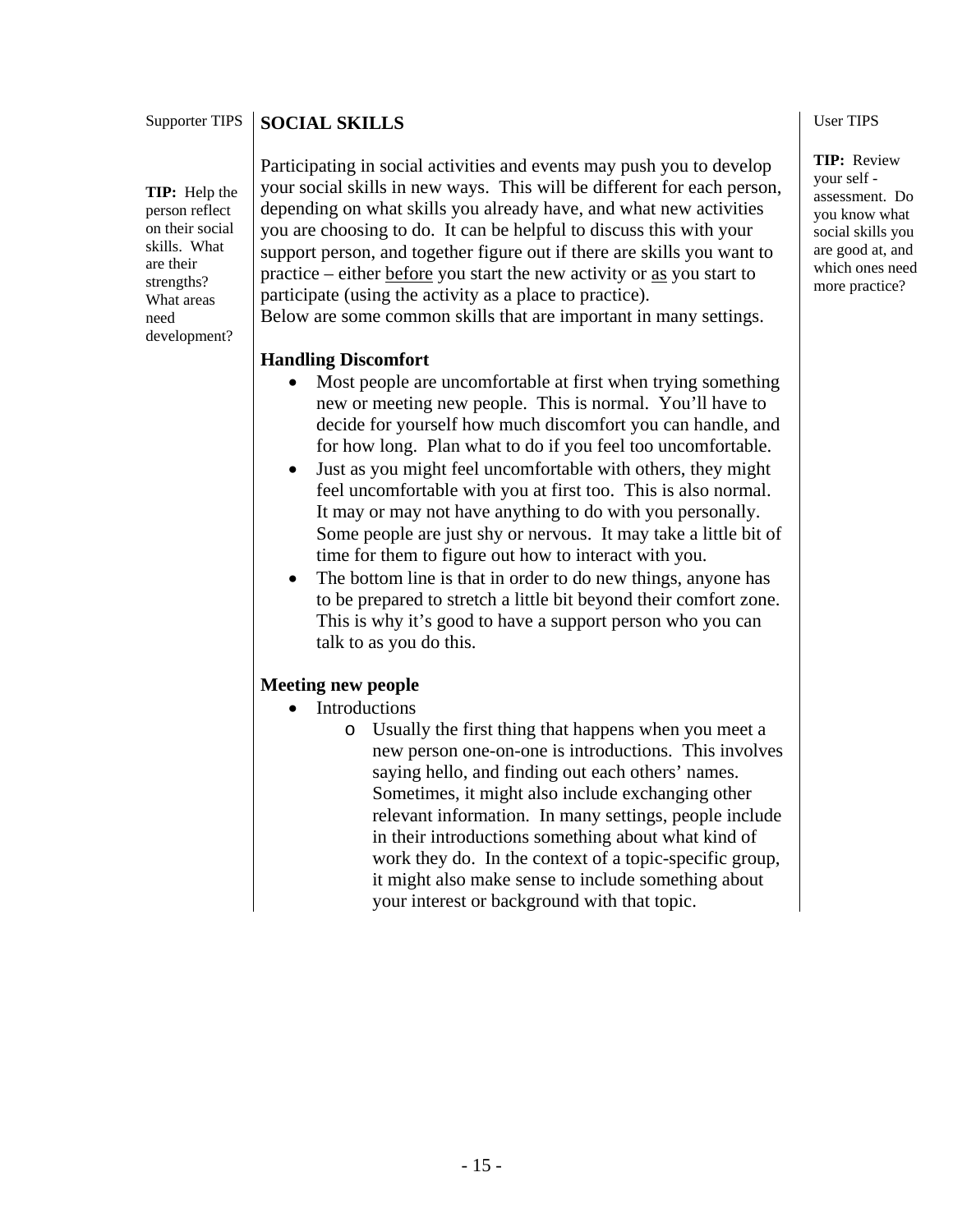| <b>Supporter TIPS</b>                                                 | Example:                                                                                                                                                                                                                                                                                                                                                                                                                                                                                                                                                                                                                                                                                                                                                                                                                                                                                                                                                                                                                                                                                                                                                                                                                                                                                                                                                                                                                                                                                                                                            | <b>User TIPS</b>                                                                                                    |
|-----------------------------------------------------------------------|-----------------------------------------------------------------------------------------------------------------------------------------------------------------------------------------------------------------------------------------------------------------------------------------------------------------------------------------------------------------------------------------------------------------------------------------------------------------------------------------------------------------------------------------------------------------------------------------------------------------------------------------------------------------------------------------------------------------------------------------------------------------------------------------------------------------------------------------------------------------------------------------------------------------------------------------------------------------------------------------------------------------------------------------------------------------------------------------------------------------------------------------------------------------------------------------------------------------------------------------------------------------------------------------------------------------------------------------------------------------------------------------------------------------------------------------------------------------------------------------------------------------------------------------------------|---------------------------------------------------------------------------------------------------------------------|
|                                                                       | "Hi, I'm Sarah." / "I'm Dave. Nice to meet you." / "Nice to meet<br>you too, Dave. I haven't seen you here before, are you new?" / "Yes.<br>This is my first time here. How about you?" / "I've been attending<br>for a while I really like this book discussion group. The people<br>have really interesting things to say." / "Great. I'm glad I came."                                                                                                                                                                                                                                                                                                                                                                                                                                                                                                                                                                                                                                                                                                                                                                                                                                                                                                                                                                                                                                                                                                                                                                                           | TIP: Ask your<br>support person to<br>help you role-<br>play<br>introductions,<br>conversations,<br>invitations, or |
|                                                                       | Conversation<br>A big part of getting to know people is having conversations. But it<br>can be hard to know how to get started. One good thing about<br>choosing your activities based on your interests is that you know you<br>have something in common with the other people there. Talking<br>about shared interests is always a possibility for conversation.<br>Or you can make "small talk" about other shared experiences like the                                                                                                                                                                                                                                                                                                                                                                                                                                                                                                                                                                                                                                                                                                                                                                                                                                                                                                                                                                                                                                                                                                          | any other social<br>situation you<br>need practice<br>with.                                                         |
| TIP: Be<br>prepared to<br>help the person<br>practice any of<br>these | weather, or what it was like to travel to the group meeting.<br>If someone else starts a conversation, you can listen<br>$\circ$<br>and respond.<br>Ideally, a conversation goes back and forth with<br>$\circ$<br>both/all participants having a chance to speak and to<br>listen. Try to notice how the conversation is going,<br>and think about whether the balance of listening and<br>speaking is comfortable for you both.<br>How much to share<br>In general, talk about things you have in common with<br>$\circ$<br>the person/people you are meeting, and listen to the<br>kinds of things they are talking about. This will give<br>you some clues about how much to share about<br>yourself.<br>It is a good guideline to keep personal information to<br>$\circ$<br>your self at first. Your psychiatric disability, medical<br>issues, intimate relationships and/or personal<br>problems are things you can share with trusted friends,<br>but is usually too much information to share with<br>someone you've just met.<br>Inviting someone to join you<br>o If you want to invite someone to do something with<br>you, you should pay attention to a few things:<br>Ask the person whether they'd like to join you,<br>don't tell them. Make sure it is ok for them to<br>say "no". For example: "I'm going for a walk<br>in the park, would you like to come along?"<br>and not "You should walk with me in the<br>park." When inviting someone, be very clear<br>what you are inviting them to do, and stick to<br>that. If you |                                                                                                                     |
|                                                                       | $-16-$                                                                                                                                                                                                                                                                                                                                                                                                                                                                                                                                                                                                                                                                                                                                                                                                                                                                                                                                                                                                                                                                                                                                                                                                                                                                                                                                                                                                                                                                                                                                              |                                                                                                                     |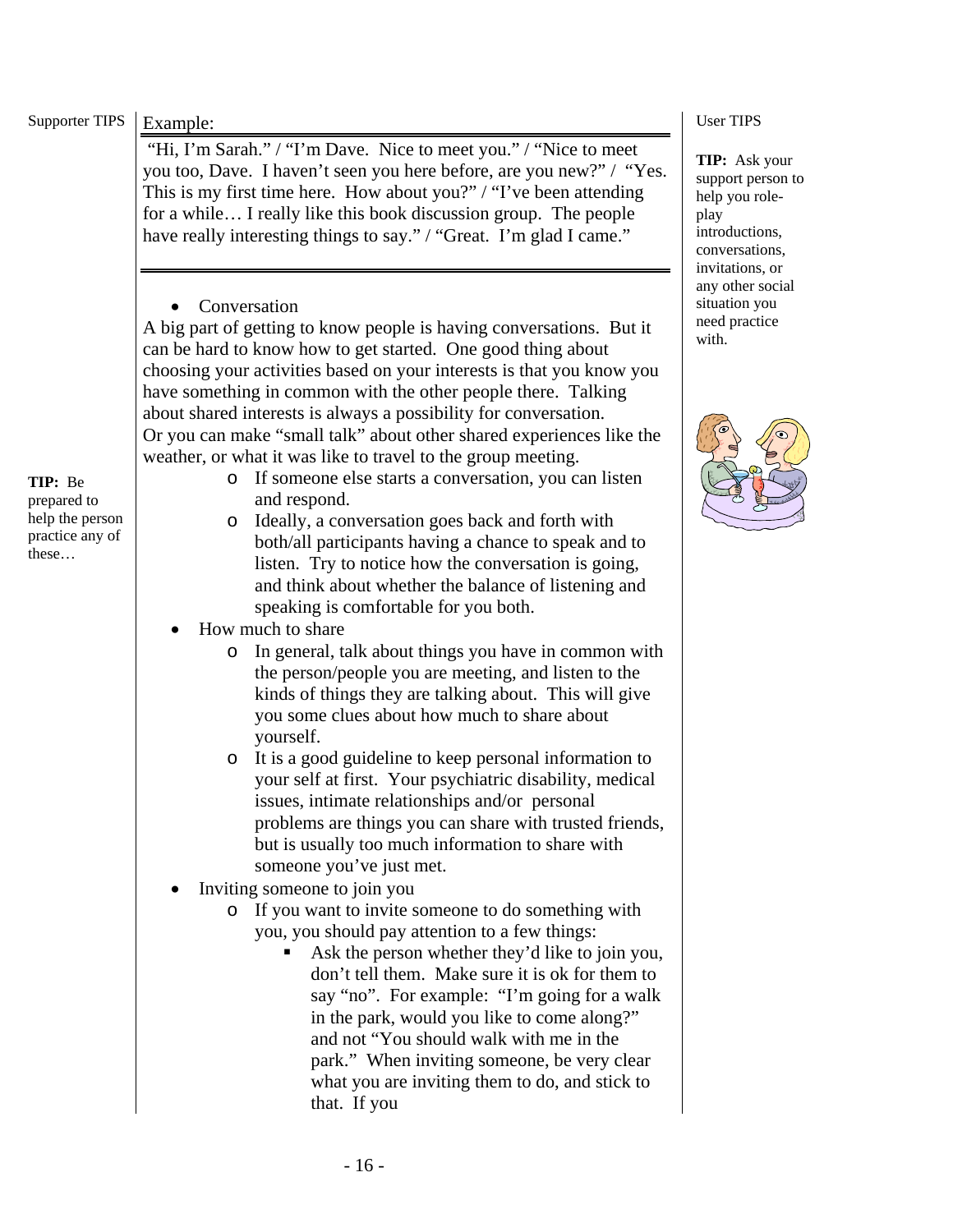Supporter TIPS <br>have finished the walk in the park and want to go for a cup o of coffee, ask that separately.

- Listen to what the person says in response to your invitation. If they say "No, thanks", you must respect that. If they say "maybe another time", assume that they mean what they said, and ask another time if you want to.
- Remember that people may have other appointments or responsibilities. Sometimes, a person may need to plan activities in advance. You may need to ask today for someone to go to a movie with you next week.

User TIPS



#### **Friendship Skills**

- The most important thing to remember about friendship is that it is a two-way street. Really good friendships involve give and take from both friends.
- The best way to make a good friend is to BE a good friend. This means offering support, listening, and doing things your friend likes to do. In return you may expect similar kindness from your friend.
- This may mean that you compromise what you want sometimes and let your friend have his/her way… and another time, they will do that for you.
- Good friendships, like all good relationships, are built on honesty and clear communication. If you are happy about something, say so. If you appreciate your friend, let them know. If you want or need something from your friend, make sure to communicate this. Don't assume your friend knows what you want or need.
- You will need to figure out how much contact, and what kind of contact, is right for each person who is becoming your friend. Make sure to pay attention to this. It is a good idea for you to say what YOUR preferences are, and to listen to what the other person wants too. Some things to think about are how long it's ok to talk on the phone, what time is the best time to call, what times are too late or too early, how often and where to get together, etc. If you're not sure, then ask.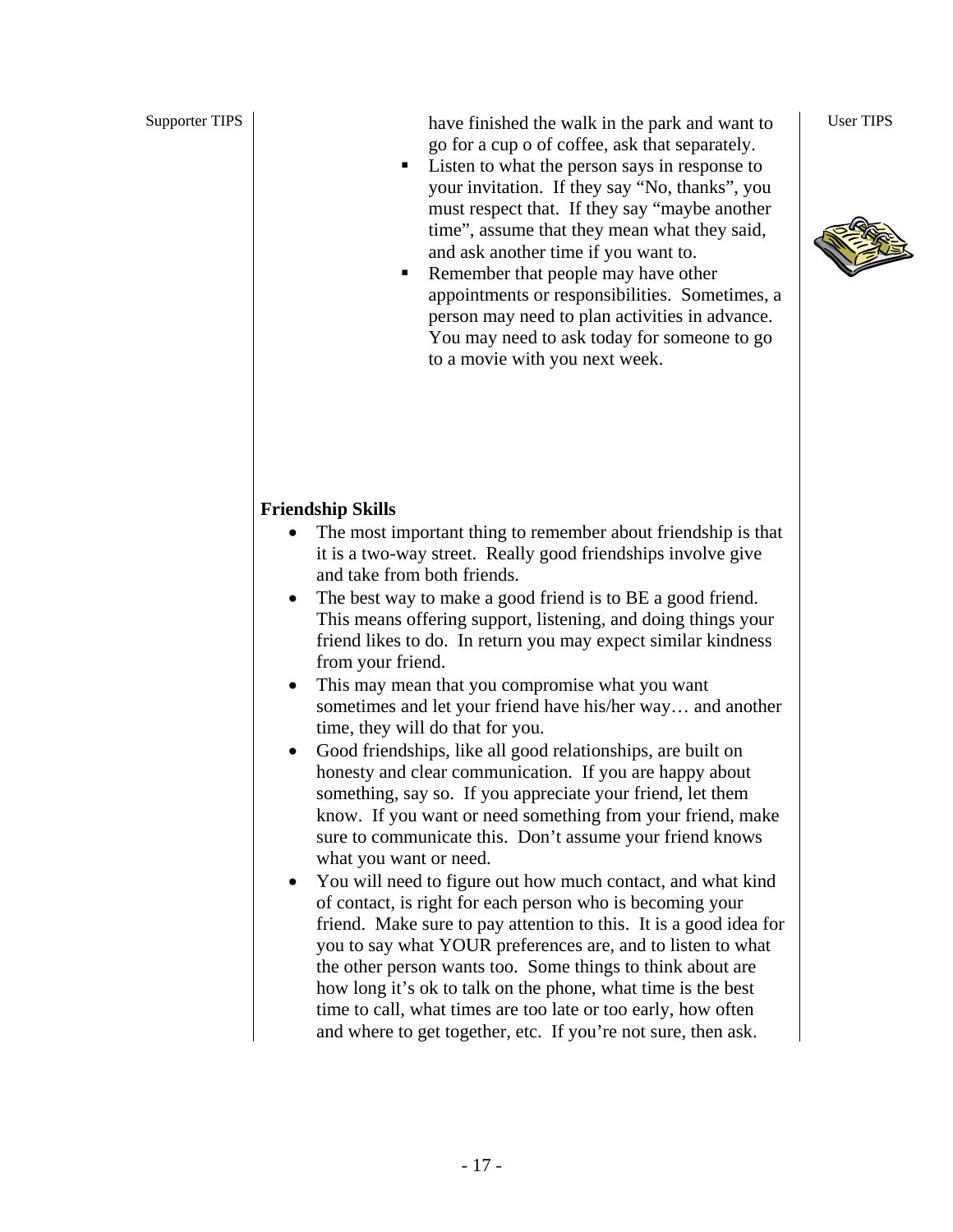User TIPS

#### Supporter TIPS

**TIP:** Help the person think about boundaries that THEY set, and recognize boundaries set by others.

**Boundaries** are important in all relationships. It is important to know YOUR boundaries – that is where your limits are – and those of the other person. Good friends respect each others' boundaries. If someone is asking you to do something you don't feel comfortable with or ready for, you should say "no" (set a boundary) and they should respect that. And if someone asks you not to call after 9 pm, you should respect that. Respecting boundaries creates a sense of trust and safety in a relationship. Be very careful about borrowing or lending money or things that are valuable, until you are sure you trust a person. If someone is always borrowing from you or asking you for favors, ask yourself if you are being treated fairly and if you are getting as much as you are giving in the relationship. If the answer is "no", you may want to set some boundaries.

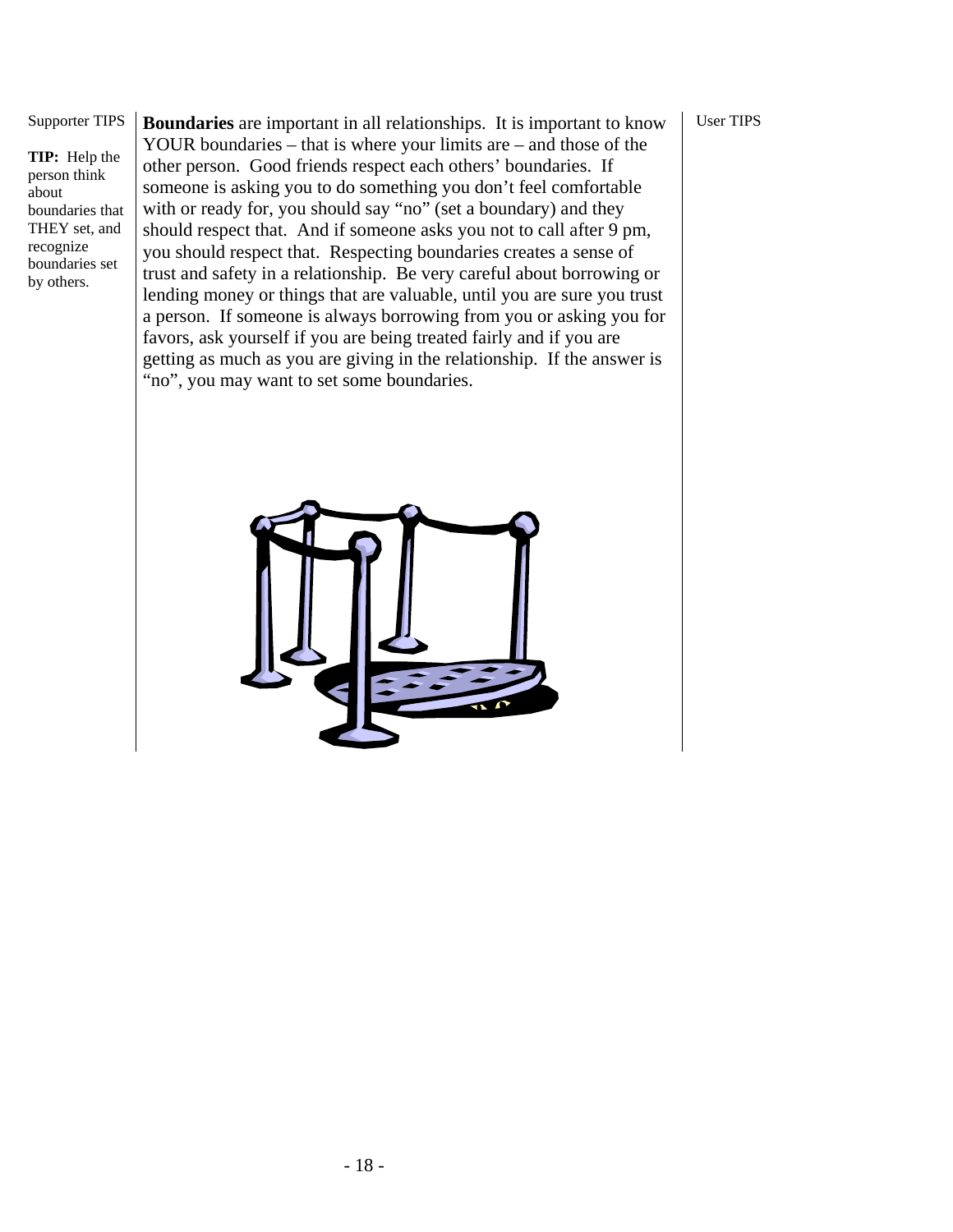| Supporter TIPS                                                                     | <b>Safety</b>                                                                                                                                                                                                                                                                                                                                                                                                                                                                                                                                                                                                                  | <b>User TIPS</b>                                                                            |
|------------------------------------------------------------------------------------|--------------------------------------------------------------------------------------------------------------------------------------------------------------------------------------------------------------------------------------------------------------------------------------------------------------------------------------------------------------------------------------------------------------------------------------------------------------------------------------------------------------------------------------------------------------------------------------------------------------------------------|---------------------------------------------------------------------------------------------|
|                                                                                    | When going new places and meeting new people, it is important to be<br>open to new possibilities and at the same time, pay attention to your<br>own safety.<br>Make sure you know how to get where you're going. Pay<br>attention to public transportation schedules and fares to make<br>sure you don't get stranded somewhere with no way home. If<br>it would help you to feel more comfortable, practice traveling<br>to and from the place at a time when it is light out, or when<br>someone can go with you.                                                                                                            | TIP: Do you<br>have any safety<br>concerns?<br>Discuss them<br>with your<br>support person. |
|                                                                                    | Whenever you go to a new place, have a plan for leaving and<br>$\bullet$<br>getting home safely. If you're uncomfortable or find out that<br>this group or activity just isn't for you, you can always just<br>leave.                                                                                                                                                                                                                                                                                                                                                                                                          |                                                                                             |
| <b>TIP:</b> These are<br>part of<br>establishing and<br>maintaining<br>boundaries. | When meeting a new person one-on-one, ALWAYS meet in a<br>public place where there will be other people. This could be a<br>library, a public landmark, a movie theater, a store, a coffee<br>shop or any other place where there will be other people<br>around. Do not meet the person at their house or at a place<br>that is isolated away from other people, and do not invite them<br>to your home either. Most people are nice and will not harm<br>you. But until you know and trust the person you are meeting,<br>it is better to be safe.<br>Similarly, keep detailed information about where you work<br>$\bullet$ |                                                                                             |
|                                                                                    | and live private at first. If someone asks where you live, you<br>can tell them your neighborhood without saying your address,<br>for instance. Wait until you know someone and feel like you                                                                                                                                                                                                                                                                                                                                                                                                                                  |                                                                                             |

can trust them before giving out this sort of information. You may want to keep your phone number private too, if it is

linked to an address.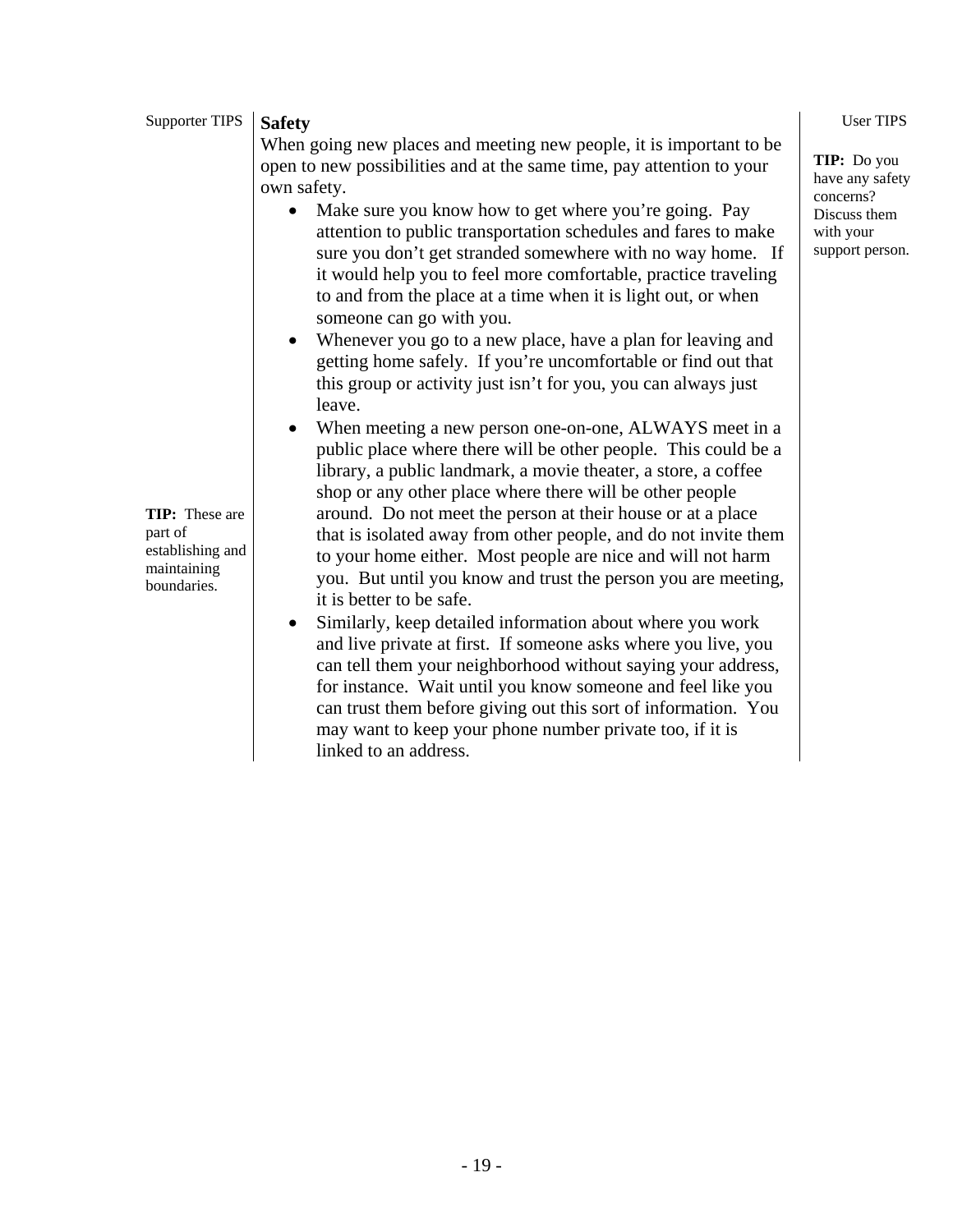#### Supporter TIPS **THE WORLD ONLINE**

Many people find they like making connections with people online. People with psychiatric disabilities, in particular, have mentioned that it helps them to have the "buffer" that is created by only dealing with the limited information that comes through in an email or online chat. It can be a great tool for meeting people, especially because there are no limits imposed by location and transportation. If you have access to a computer and the web, there is a wide open world of ways to find people who share your interests, and to find online communities to be part of, organized around any issue or topic you can imagine.

There are a few different formats for interacting with people online, including:

- Message Boards: These are like bulletin boards where each person posts their messages for all readers to see. In order to read or post, you have to go to the website where the message board is located.
- Email lists: These are conversations that happen by email. One person posts, and the email is sent to everyone on the list. The conversation comes to you in your email box. Sometimes, these generate too much conversation, and can fill your email box with more than you can read. Some email lists are available in "digest" form, and send you one email each day that contains all of the emails from that day.
- Online chat: This is live interaction, in which people talk to each other by typing. In a "chat room", there can be many people talking all at the same time, and their comments will appear as they are typed. This can make for some very fast paced conversation that can be hard to follow. People can also chat privately, that is one-on-one, and have a conversation back and forth. "Instant Messaging" is like this as well.

#### **Online Safety and Guidelines**

Anonymity and distance make meeting people online a little bit easier for some people, but it also raises some safety concerns. The reality is that you don't know who you are having a conversation with. All you have to go on is their words on the screen. Just like the rest of the world, there are mostly nice people out there, but there are also some predators who are looking for vulnerable people to take advantage of.

- Take your time getting to know someone online. Be friendly, but be careful.
- Do not EVER give out personal information like your computer password, social security number, credit card

User TIPS



**TIPS:** If you can, show the person examples of each of these.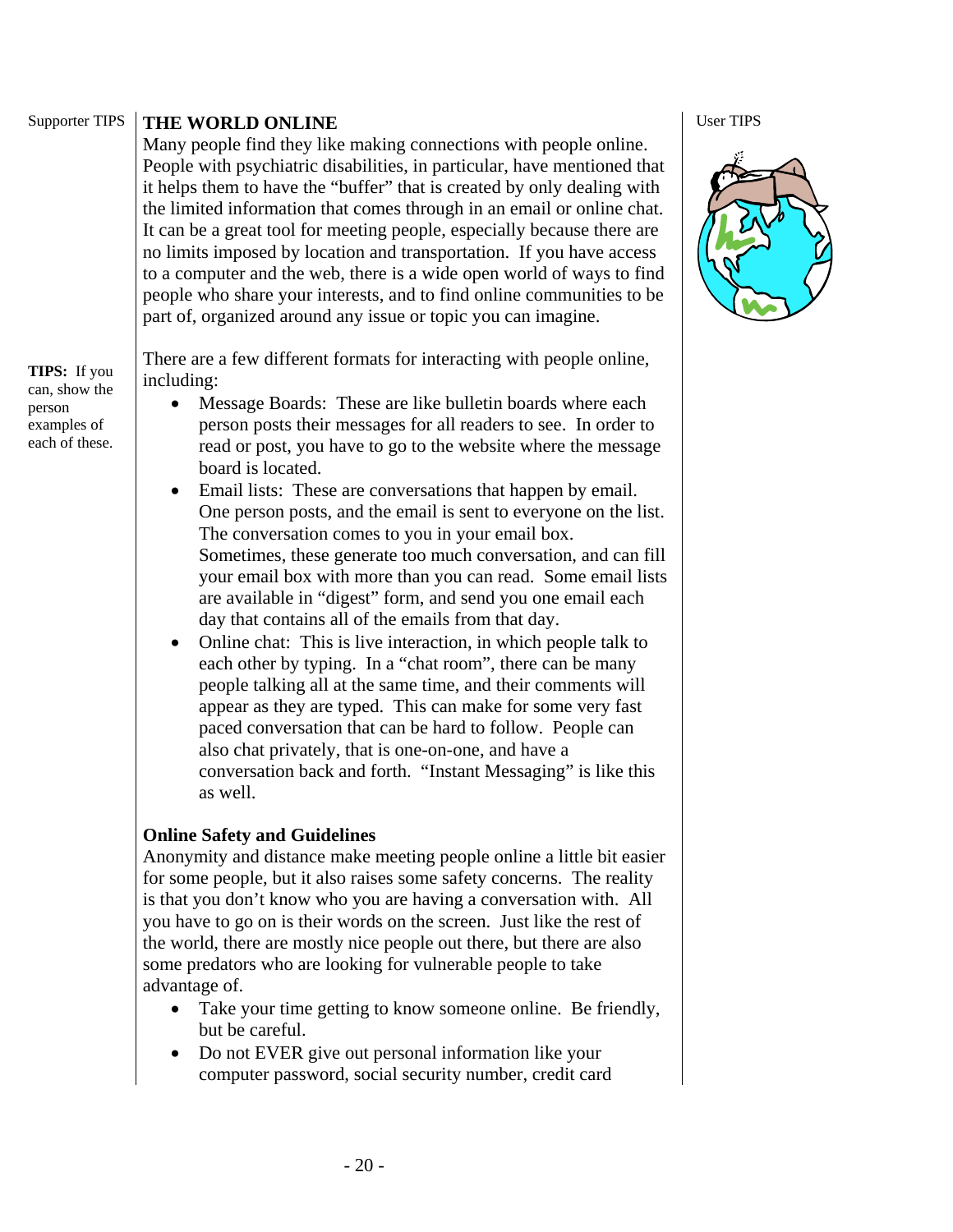**TIP:** If you don't know how to do these things, take the time to learn along with the person you are supporting.

numbers, or other information that could be used to get into your money or computer.

- Learn how to use anti-virus software, firewalls, and how to report someone who is harassing you.
- You may want to wait until you trust the person before even giving them your real name. If you are at all unsure, do not give out your phone number or address. Maintain contact by email.
- Set boundaries about how and when you are willing to be in contact. Be very careful with anyone who doesn't seem to respect these boundaries. Make sure you listen to and respect the boundaries of others.
- If you ever decide you want to meet an online friend in person, make sure you meet in a public place where there will be other people around.

## **"MORE THAN FRIENDS" – Dating and Romance**

If you are interested in dating, romantic, or intimate relationships, this is normal. Most adults want these kinds of relationships. If you have had trouble figuring out where to meet someone, how to approach someone, or how to know if someone is a good match for you….guess what? That's normal too. Most adults struggle with this, regardless of disability. Relationships are complicated. Here are some suggestions that may help you if you are interested in dating or becoming romantically involved with someone.

#### **Meeting people**

Everyone is a stranger until you get to know them. So how do you meet someone who might be someone you would like to date, who would like to date you?

- If you are involved in activities that interest you, and you meet someone that way, you can start off knowing that you share that interest. This can be something to build on.
- Lots of people meet through involvement with a community of some kind. For example, lots of people meet through involvement in a church or other religious community. Other places to meet people might include neighborhood groups, support groups, social clubs, etc.
- It is important to know what you are looking for in a relationship. Do you want companionship? Are you interested in a sexual relationship? Be honest with yourself, and with those you meet, about what is important to you.

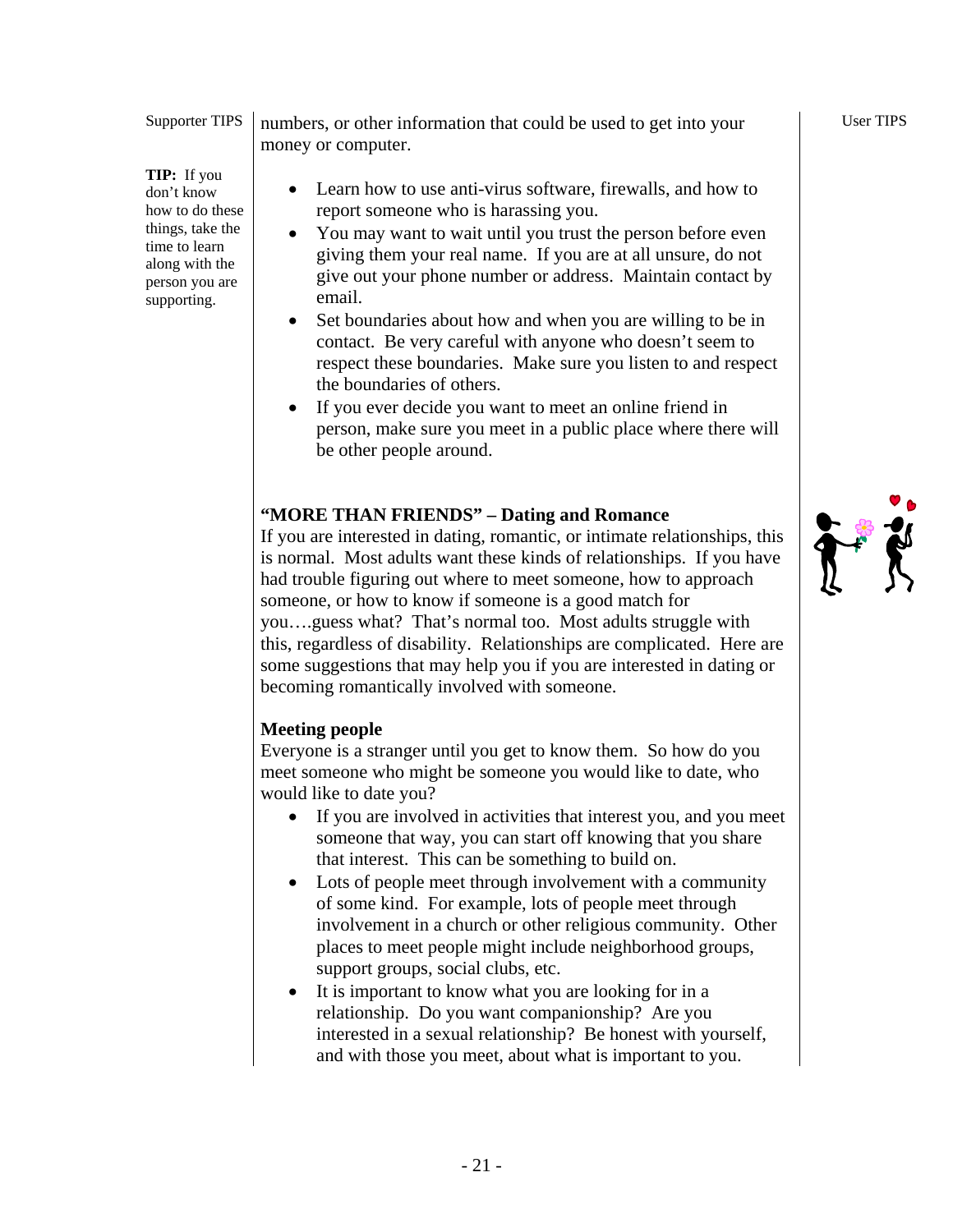#### User TIPS

#### Supporter TIPS

- Some people meet through personal ads in newspapers or online. This gives you a chance to have phone conversations or exchange letters or email before meeting in person, to see if it is a relationship you would like to pursue. Pay attention to what a person says they are seeking, to see if it is the same as what you want.
- Lots of people meet someone to date through other friends.
- There is an online service that is especially for people with psychiatric disabilities and mental health issues. The person who started this service knew how hard it is, and offers some very good advice on the website. *www.nolongerlonely.com*
- If you know someone as a friend first, before getting romantically involved, you will have some idea of their personality and lifestyle, and whether this person is a good match for you.

#### **Once you have met someone…**

- Do yourself a favor and take it slowly. Close relationships require trust, and trust is built over time.
- Get to know the person. Let them get to know you. Ask questions. Answer their questions.
- Spend time together. Do things together that you both enjoy. Pay attention to how it feels to be with the person. Are you comfortable? Is your date comfortable?
- Be careful. Listen to your gut feelings about the person. Also listen to the feelings of those people who care about you.
- You may be attracted to someone because they are friendly or talented or smart or beautiful. But getting along with someone over time involves other ordinary things like how much time they have, what they like to do, how they treat you (and others), their values and priorities, etc. Pay attention to compatibility as well as attraction.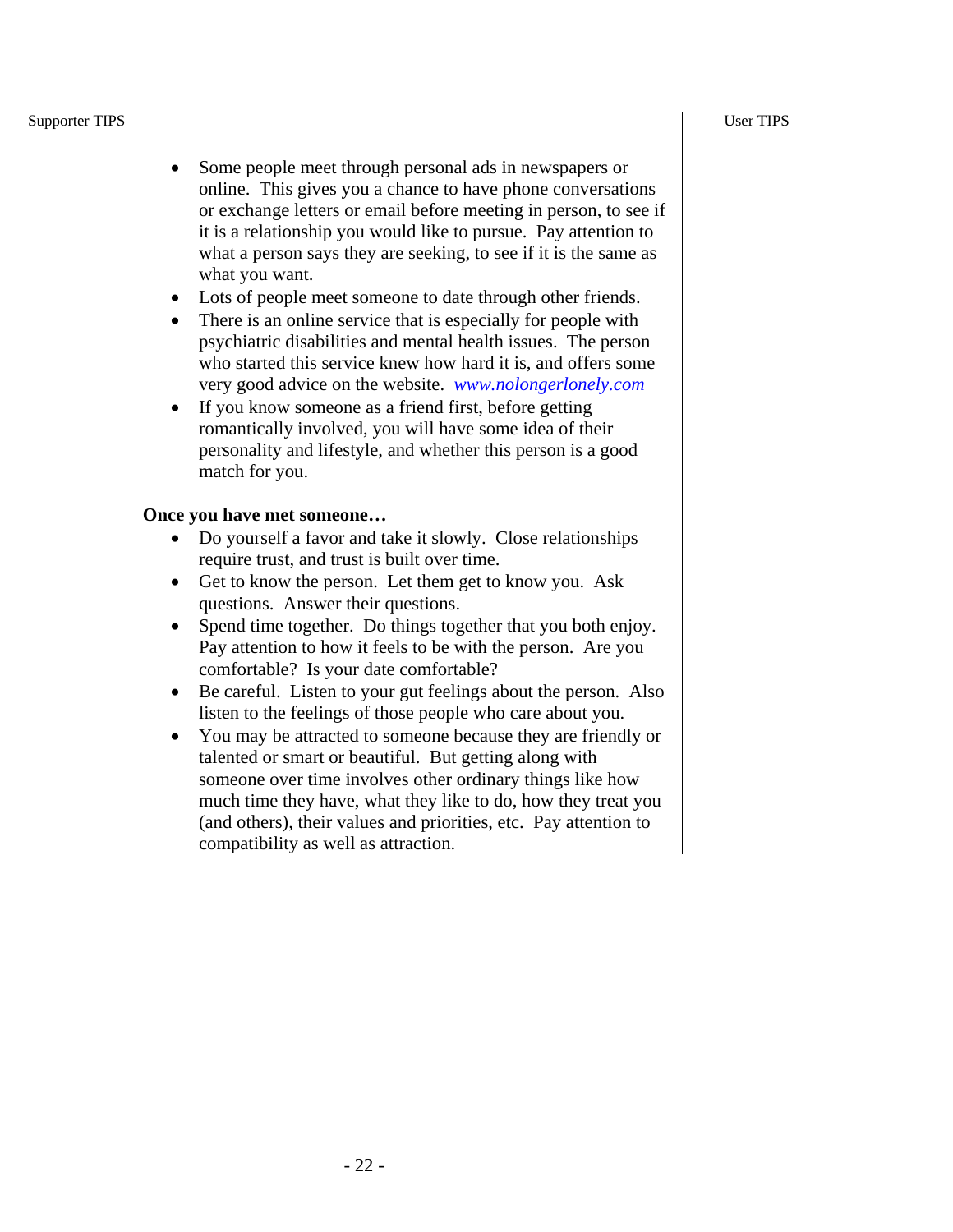#### **Healthy Relationships**



**TIP:** Be alert to the warning signs of exploitative or abusive relationships. If you notice this, discuss it with the person and tell them what you see.

- Everyone deserves to be treated with respect and care. Nobody deserves to be hurt or treated cruelly. Whether it's a friend, family member or romantic partner, no one should be hurting you or putting you down.
	- If someone is treating you in a way that hurts or upsets you, you have to tell them to stop.
	- If someone does not listen to you when you tell them to stop, they are not respecting your limits and they are not respecting YOU.
	- If you do not listen when someone else tells you to stop, you are not respecting THEM.
	- If you are in a relationship (any kind of relationship) with someone who often hurts you or puts you down, you should think carefully about whether this is a relationship you want to continue. Even if you love each other, it can be an unhealthy relationship.
	- It can also be a unhealthy if one partner controls the other partner all the time, or takes advantage of them.
	- If you are in a relationship where you often hurt the other person, put them down, control or take advantage of them, you may be doing serious damage to them and to yourself.
	- These are warning signs of abuse, and should be taken very seriously, no matter which side you are on.

There are agencies and services available to help people who are in abusive relationships. Also, you should discuss this with your other trusted support people and get their help in figuring out what to do.

**TIP:** Your support person can help you sort out whether someone is treating you right.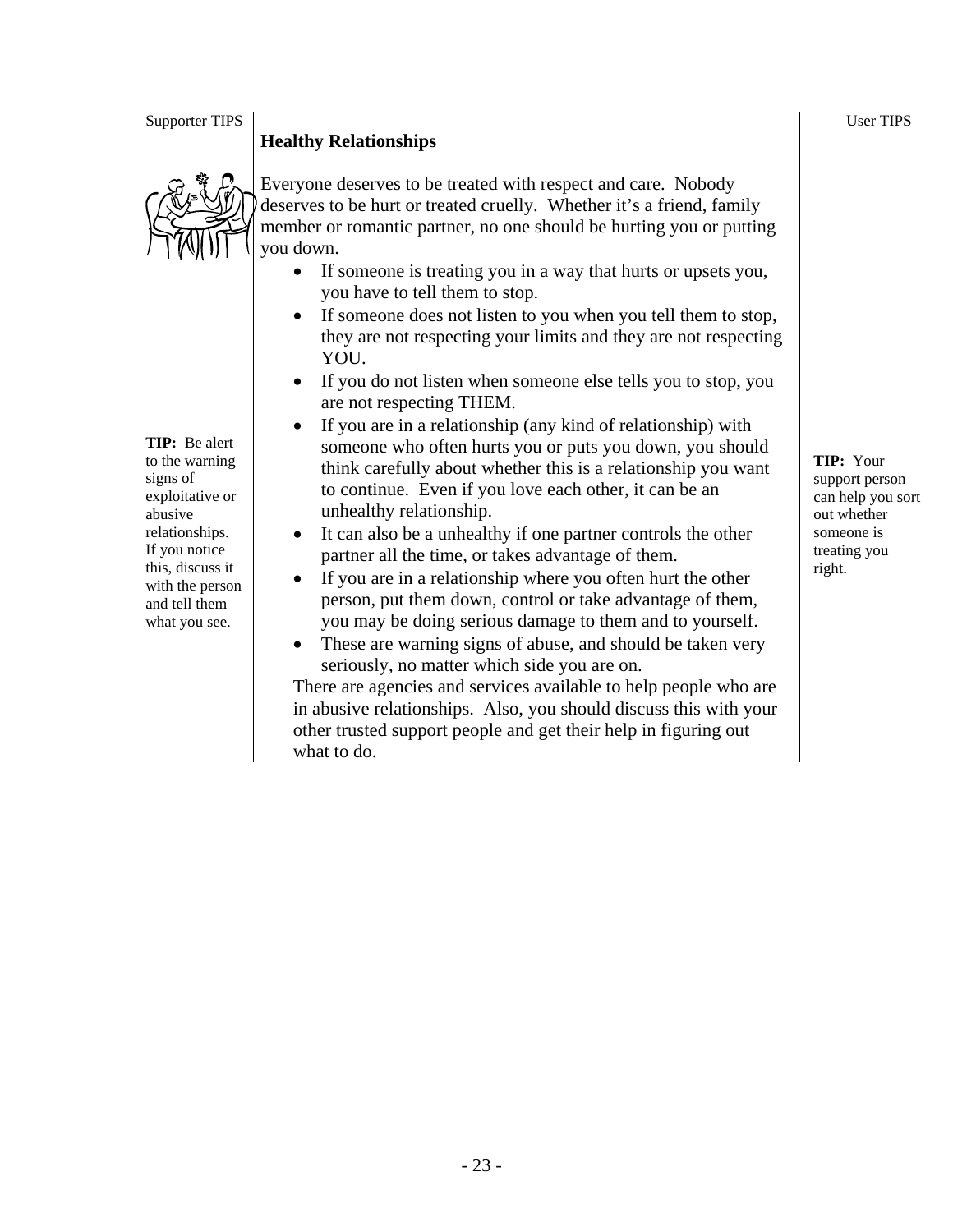#### Supporter TIPS **Sex and sexuality**

**TIP:** Pay attention to your own comfort levels in talking about sex.

**TIP:** Many people with psychiatric disabilities also have trauma histories. Make sure you know the local resources for help.

It's normal for people to be interested in having a sex life. It is a very personal issue, and each person feels differently about what they want, how much they want, and how important it is compared to other things in life. It can be hard to find support for figuring this out, since a lot of people are uncomfortable talking about sex. Some folks aren't used to thinking of people with mental health problems as having an interest in sex. And sometimes psychiatric medications reduce people's interest in or ability to engage in sexual activity.

Here are some important points:

- Sexual activity should be between adults who agree to be having sexual contact with each other. This includes even sexual talking, kissing, and touching. So it is important to check your understanding with any sexual partners.
- Take care of yourself and your partner by making sure you know about contraception (preventing pregnancy). It is also important to know how to keep from getting or passing on sexually transmitted diseases.
- It is a good idea to ask your doctor to run tests to find out if you are carrying any diseases that might be sexually transmitted (such as HIV, Hepatitis C, herpes, etc.). This way you can learn your status and find out what you need to do to take care of yourself and any partners you might have.
- It is also important to ask any sexual partner if they have been tested, and discuss strategies for keeping risks as low as possible. It can be hard to do this "in the heat of the moment". Please realize that this can be a serious health issue.
- All of the other cautions and safety tips above also apply to sexual relationships.
- If you have had experiences of sexual abuse or assault, or physical abuse in your past, it can really affect you very deeply. It can affect your level of trust of other people, your level of interest in intimate relationships, and your ability to make safe and healthy choices. It is very important to understand how your past experiences affect you today. If you haven't already addressed these issues in your life, it is a very good idea to do so with an experienced counselor.

User TIPS



**TIP:** Be honest with yourself- do you know what you need to know about sexually transmitted diseases? (STD's) If you have ANY questions, ask your support person to help you find out what you need to know!!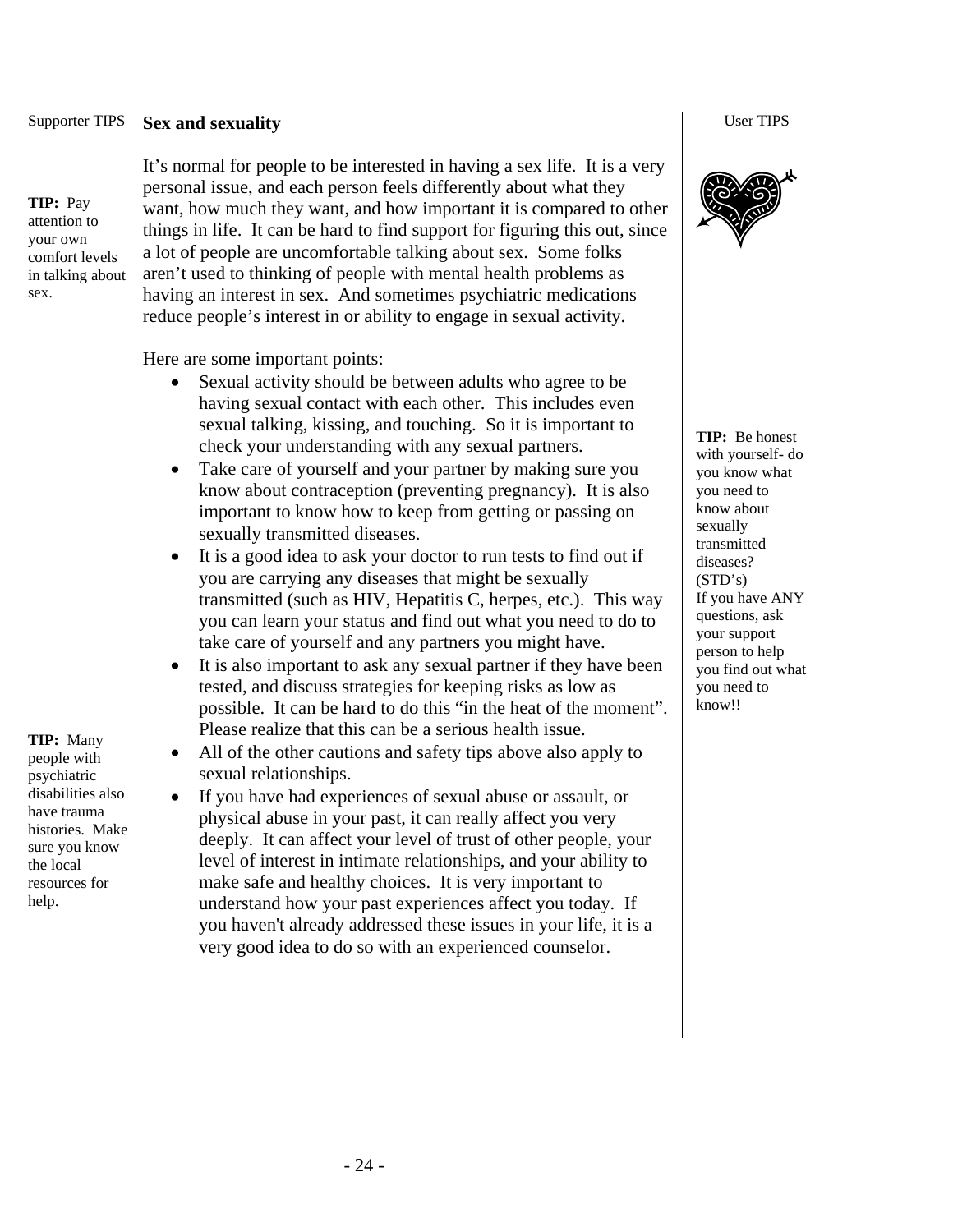#### **SOCIAL PARTICIPATION WORKSHEET**

Name: Date:

#### **SELF-ASSESSMENT**

- a. Current participation:
- b. Current satisfaction:
- c. Interests:
- d. Skills / Strengths:
- e. Possible Barriers:
- f. Strategies and Resources:

#### **IDENTIFYING GOALS**

- a. Long-term goals:
- b. Short-term goals:
- c. What do I want to do first?: